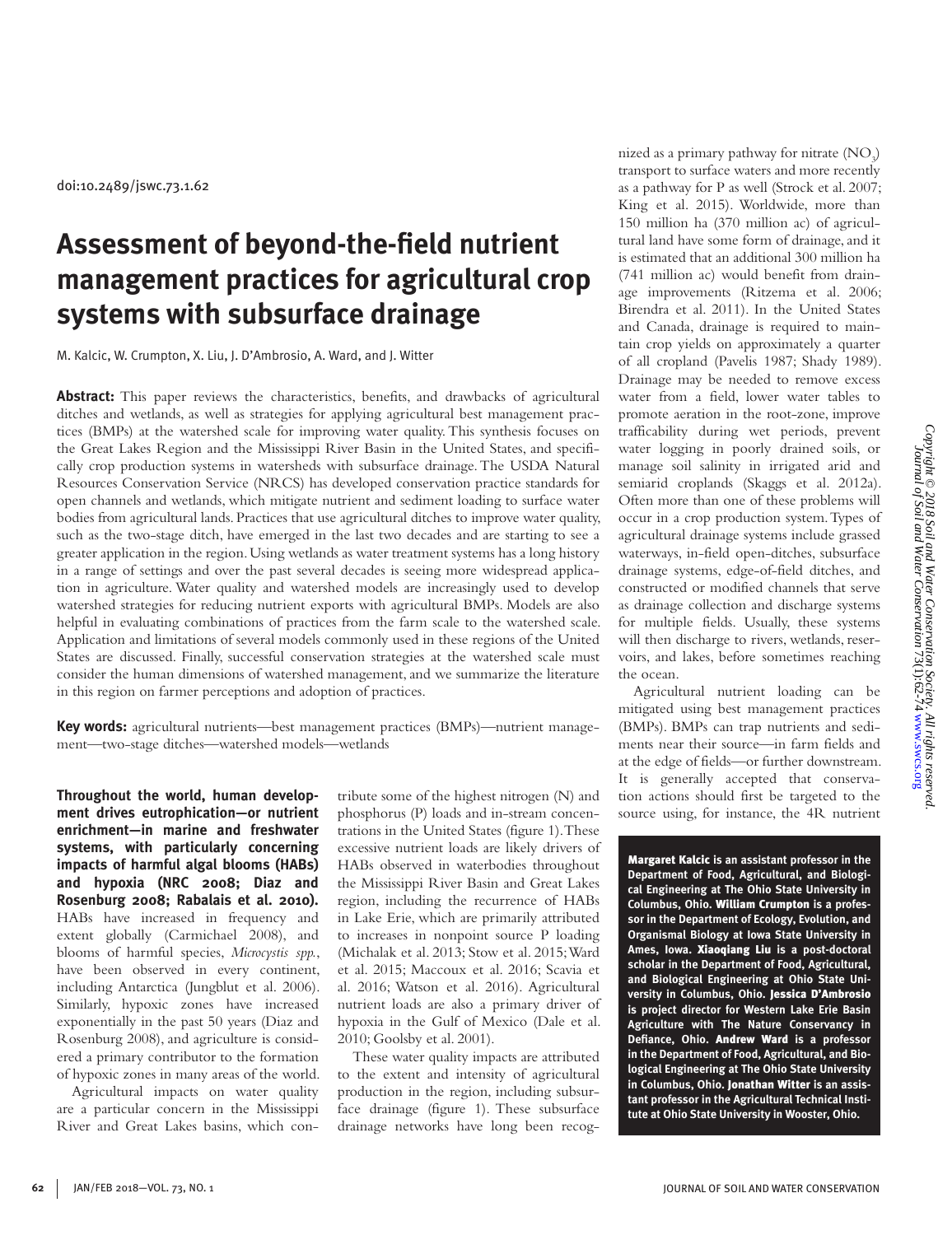management principles (Vollmer-Sanders et al. 2016), but these source-specific practices may not be sufficient to reach nutrient goals (Scavia et al. 2017), and a systems approach to conservation often includes off-site practices. In landscapes with hydrology dominated by subsurface drainage, in-stream and in-ditch practices may be critical to intercepting nutrients that are difficult to capture through in-field and edge-of-field practices (King et al. 2015). This paper summarizes water quality BMPs in landscapes with subsurface drainage, focusing primarily on treatment of sediments, N, and P in drainage ditches and constructed wetlands, as well as considering challenges to implementing conservation practices at the watershed scale, including use of models and barriers to adoption of BMPs.

# Open Channels (USDA Natural Resources Conservation Service Conservation Practice Standard Code 582)

*Hydrology and Sediment Transport in Streams, Ditches, and Channels.* It has been estimated that in parts of the Midwest at least 80% of the stream network has been channelized and modified to a trapezoidal geometry for agricultural purposes (Blann et al. 2009). Trapezoidal-shaped channels drain the soil profile and efficiently convey water downstream, yet they are often hydrologically disconnected from floodplains and sized to be wider and deeper (2 to 5 m [6.56 to 16.4 ft]) than streams formed by natural fluvial processes. If left unmaintained, disturbed headwater systems tend to develop stable geomorphic features, similar to natural streams, such as an inset channel, bars, and vegetated benches (figure 2) (Kuhnle et al. 1999; Rhoads et al. 1999; Frothingham et al. 2002; Landwehr and Rhoads 2003; Jayakaran et al. 2005; Jayakaran and Ward 2007). If a ditch is too wide, the bottom of the ditch adjusts to a narrower width to form an inset channel by building benches (Landwehr and Rhoads 2003; Jayakaran and Ward 2007).

Progression to more stable geomorphology can compromise the original purpose of drainage ditches—draining the soil profile to maintain crop yields—through burying subsurface drain outlets and increasing hydraulic residence times (Blann et al. 2009). They are, therefore, maintained every few years to remove vegetation and sediment deposits and restore the trapezoidal shape that sustains drainage capacity. In many cases

## Figure 1

Spatial distribution of (a) land cover from Landsat data, (b) estimated extent of subsurface drainage, and (c) nitrate-nitrogen (NO<sub>3</sub>-N) concentrations estimated from STORET for the Upper Mississippi River and Ohio River basins (adapted from Crumpton et al. 2006).

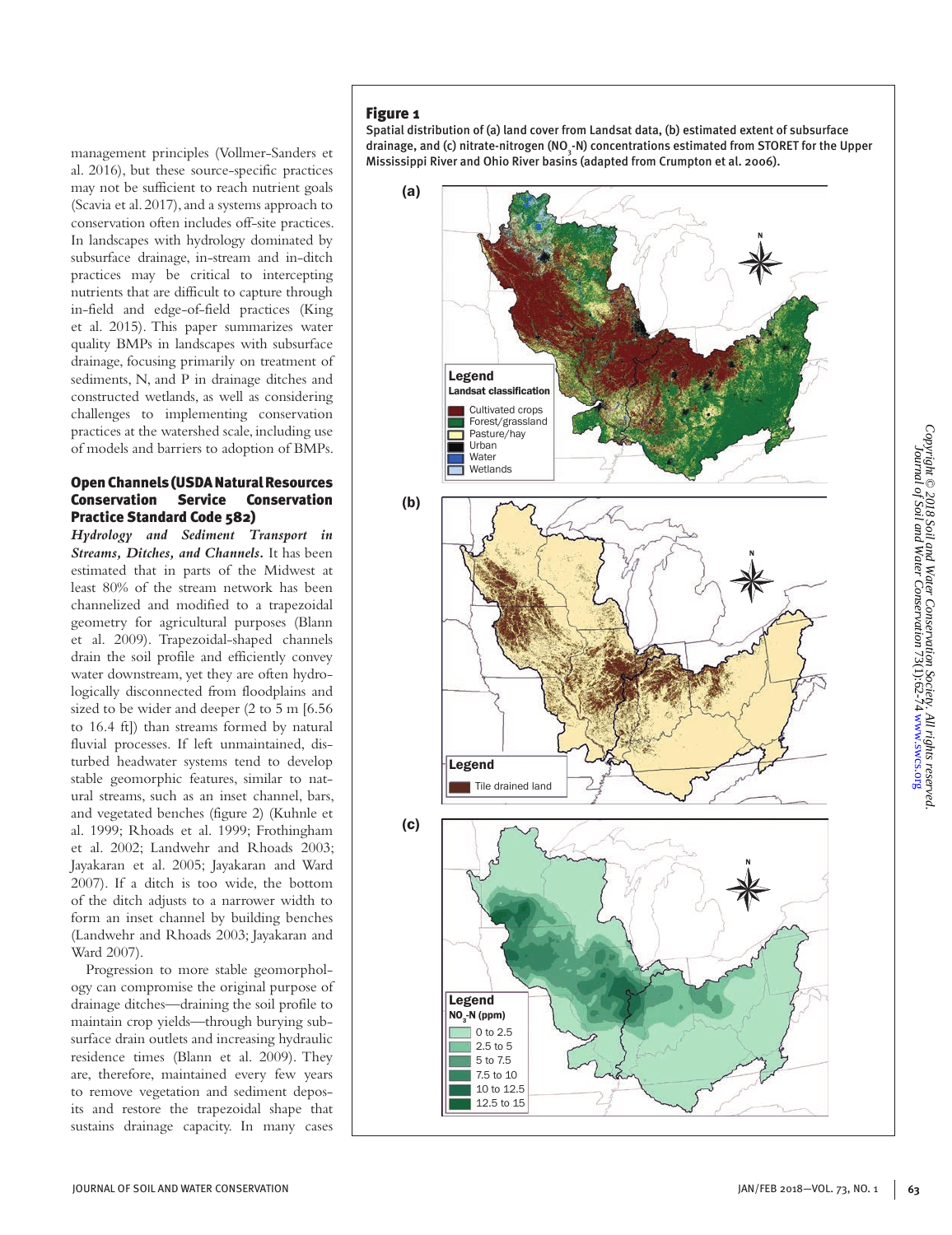# Figure 2

An agricultural drainage ditch in Ohio with naturally formed vegetated benches and a meandering inset channel.



maintenance activities lead to higher flow velocities, which destabilize channel beds and steepen unvegetated banks, resulting in further deepening and widening of channels (Daniels 1960; Emerson 1971; Nunnally 1978; Ritter 1979; Simon and Rinaldi 2006). The newly formed and still oversized channel fails to transport sediment, and as aggradation flattens the channel's slope, the hydraulic residence time is again increased, perpetuating the fluvial cycle of imbalance.

*Nutrient Reduction in Open Ditches.*  Considerable research establishes the disruptive role that channelization and channel maintenance plays in the natural buffering of nonpoint source pollutants (Kleinman et al. 2007; Smith and Pappas 2007; Pappas and Smith 2007), and the simple act of vegetating open ditches can be a BMP for agricultural contaminants (Jayakaran et al. 2010; Strock et al. 2010). In contrast, Smith and Huang (2010) in a study of two ditches in Indiana, found that dredging improved nutrient reduction. Skaggs et al. (1994) reviewed the impact of drainage on water quality and found that land clearing, channelization of streams, and subsurface drainage affect peak flows, runoff, sedimentation, and N and P levels in stream systems. Agricultural streams may be capable of removing as much as 10% to 70% of  $\mathrm{NO}_3$  loading in a watershed (Birgand et al. 2007), yet they transport most  $\mathrm{NO}_3$  during high flow events when removal capacity is low (Royer et al. 2006). Retaining vegetated benches increases the surface area of ditches and retention time during high flows. In Ohio and Indiana, denitrification rates have been found to be greater in sediments on naturally formed ditch benches than in sediments from side slopes of maintained trapezoidal ditches (Powell and Bouchard 2010), and having benches may influence in-stream denitrification rates (Roley et al. 2012a, 2012b). Managing flow regimes in ditches can reduce N and moderate downstream P losses through greater capacity for sorption (Needelman et al. 2007; Strock et al. 2007, 2010; Smith 2009). Managing floodplains of ditch systems, either in the channel (Powell et al. 2007a, 2007b) or adjacent to it (Evans et al. 2007; King et al. 2015), can be effective in reducing sediment and nutrient losses from agricultural watersheds.

## Two-Stage Ditches

*Hydrology and Sediment Transport in Two-Stage Ditches.* The two-stage ditch is a floodplain establishment design that is based on principles of fluvial geomorphology to be self-sustaining and reduce or eliminate the need for clean-out activities in trapezoidal ditches (Jayakaran et al. 2005; Jayakaran and Ward 2007; Powell et al. 2007a, 2007b; Rhoads and Massey 2012; Magner et al. 2012). They are particularly suitable for landscapes having subsurface drainage, which alters channel hydrology, forming inset channels in receiving ditch systems by discharges associated with high subsurface drainage flows. Jayakaran et al. (2005), using a logistic regression model, found that stable bench formation could be predicted by the width of the ditch and drainage area in northwest Ohio ditches, and that stable ditches can be sized to accommodate extreme events. Designing two-stage ditches requires sizing an inset—or main—channel to convey bankfull discharge, as well as floodplain benches with the capacity to convey high flows without flooding surrounding cropland (figure 3) (Powell et al. 2007a, 2007b). The stage and width of the constructed floodplain benches are determined from regional curves that relate the expected bankfull geometry of the main channel to drainage area (figure 4). Figure 4 shows an example of regional curves that were developed based on surveys of ditches and modified headwater streams that exhibited bench features. In theory, a two-stage geometry results in a channel sized by channel-forming processes that are in a stable, quasi-equilibrium state (Schumm 1981; Simon and Hupp 1986; Nanson and Croke 1992). Recurrence intervals of channel-forming discharges in modified low gradient watersheds dominated by subsurface drainage are often less than the frequently reported 1.3-year to 2-year recurrence interval, which are the published values commonly used for engineering design (Jayakaran 2005; Powell et al. 2006; Simon et al. 2004).

The first two-stage ditch designed using engineering principles and channel-forming concepts was constructed in Wood County, Ohio, in 2002 (Powell 2006; Powell et al. 2007a, 2007b). The primary goal of the project was to increase the capacity of the undersized ditch and thereby reduce flooding of adjacent fields after rain events. The project was considered a prototype for future two-stage channels, and it led to the development of a nine-step procedure outlining the design of two-stage ditches (Powell et al. 2007a). Powell et al. (2007b) provide a case study review of the first eight twostage ditch projects in Ohio, Indiana, and Michigan, designed or constructed using this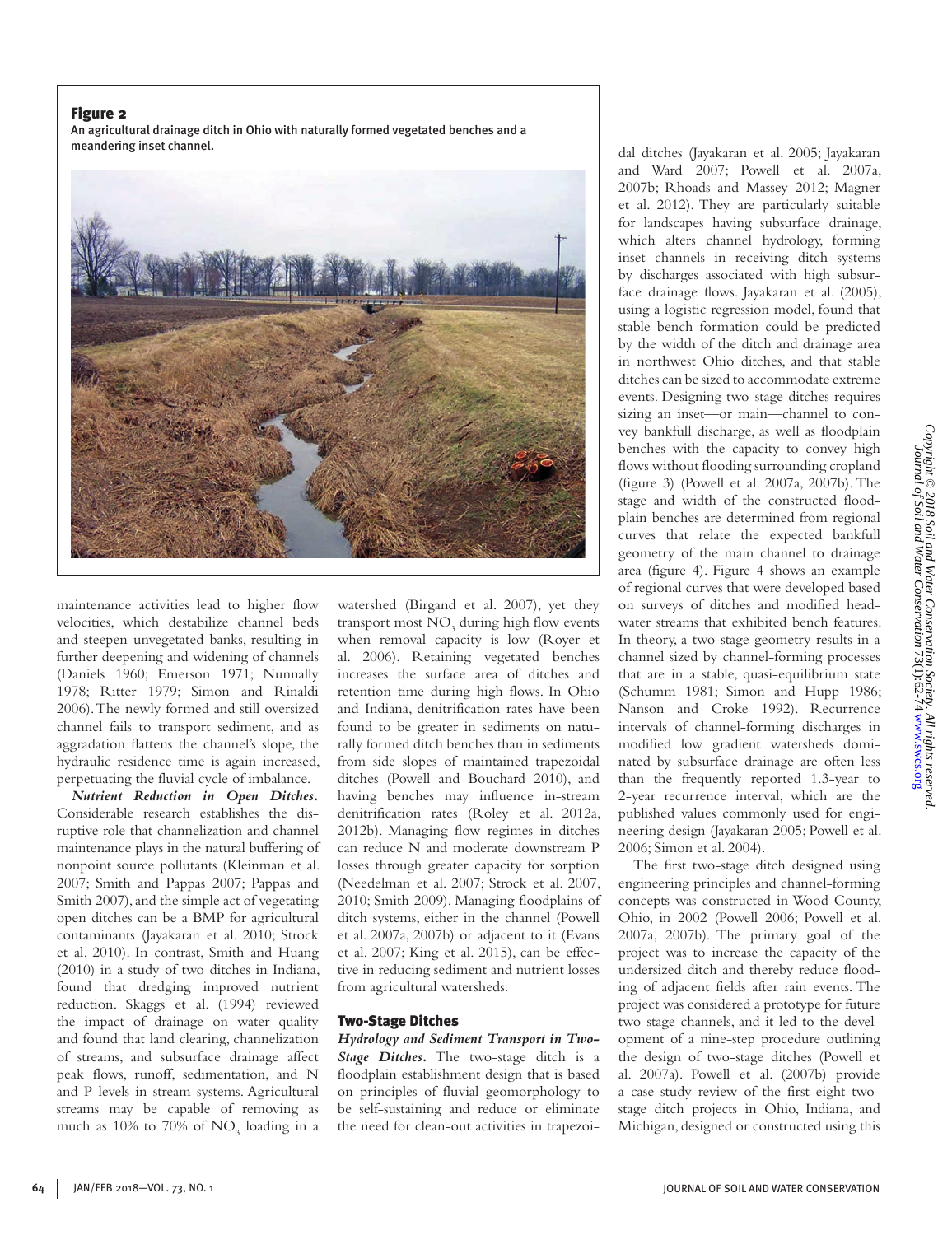

procedure. Ward et al. (2008) investigated floodplain ratios in constructed two-stage channels that would maximize bench stability, provide floodplain benefits, and minimize lateral migration of the inset channel within the ditch, and concluded that benches should be constructed at a width of three to five times the expected bankfull width of the inset channel. At the time of publication only Indiana and Ohio have included twostage ditches in their open channel USDA Natural Resources Conservation Service (NRCS) Conservation Practice Standard Code 582, but several documents provide guidance on the design of two-stage ditches (USDA NRCS 2007; USDA NRCS 2014; Witter 2013).

D'Ambrosio et al. (2015) evaluated the evolution of two-stage channels in Ohio, Indiana, and Michigan that were designed and constructed using the nine-step procedure outlined in Powell et al. (2007a). They assessed where geomorphic changes were occurring over time (i.e., scour on ditch side slopes, scour or deposition on constructed benches, and aggradation or degradation of the inset channel), if ditches were maintaining drainage capacity, and what maintenance had been needed since construction. Three to eleven years after construction, D'Ambrosio et al. (2015) found little change in the dimensions of these ditches, as ditches had remained stable, required no traditional clean-out since construction, and sustained both their overall ditch capacity and an inset channel (figure 5). Therefore, two-stage ditch modification, with a goal to improve bank stability and/ or reduce flooding into adjacent fields, had successfully achieved these goals.

A number of others have studied the hydrology and sediment transport in agricultural two-stage ditches. Kallio (2009) found

#### Figure 4





that low benches were flooded for 10 to 60 days a year, and flooding tended to occur when streamflow exceeded 30% of the twoyear discharge. Fry et al. (2012) found that overbank flow was 1% to 4% of the total volume of flow in a small agricultural watershed with attached floodplains. Rhoads and Massey (2012) found that lateral migration of a naturally formed inset channel that had well-vegetated benches was small.

The two-stage ditch design has also been implemented and monitored in Europe. Västilä and Järvelä (2011) and Västilä et al. (2016), in a study of a two-stage ditch in Finland, concluded that appropriate vegetation maintenance in these ditches provides the potential to control sediment processes. In 2010, 850 m (2,789 ft) of the Ritobäcken Brook in Sipoo, Southern Finland, was modified to a two-stage ditch to convey high flows, and they found spatially averaged deposition on the floodplain of 3.4% to 5.5% the total suspended sediment load, similar to agricultural floodplains in Denmark (Kronvang et al. 2009) and the United Kingdom (Walling and Amos 1999). This rate of floodplain deposition suggests stability, although seasonal erosion on the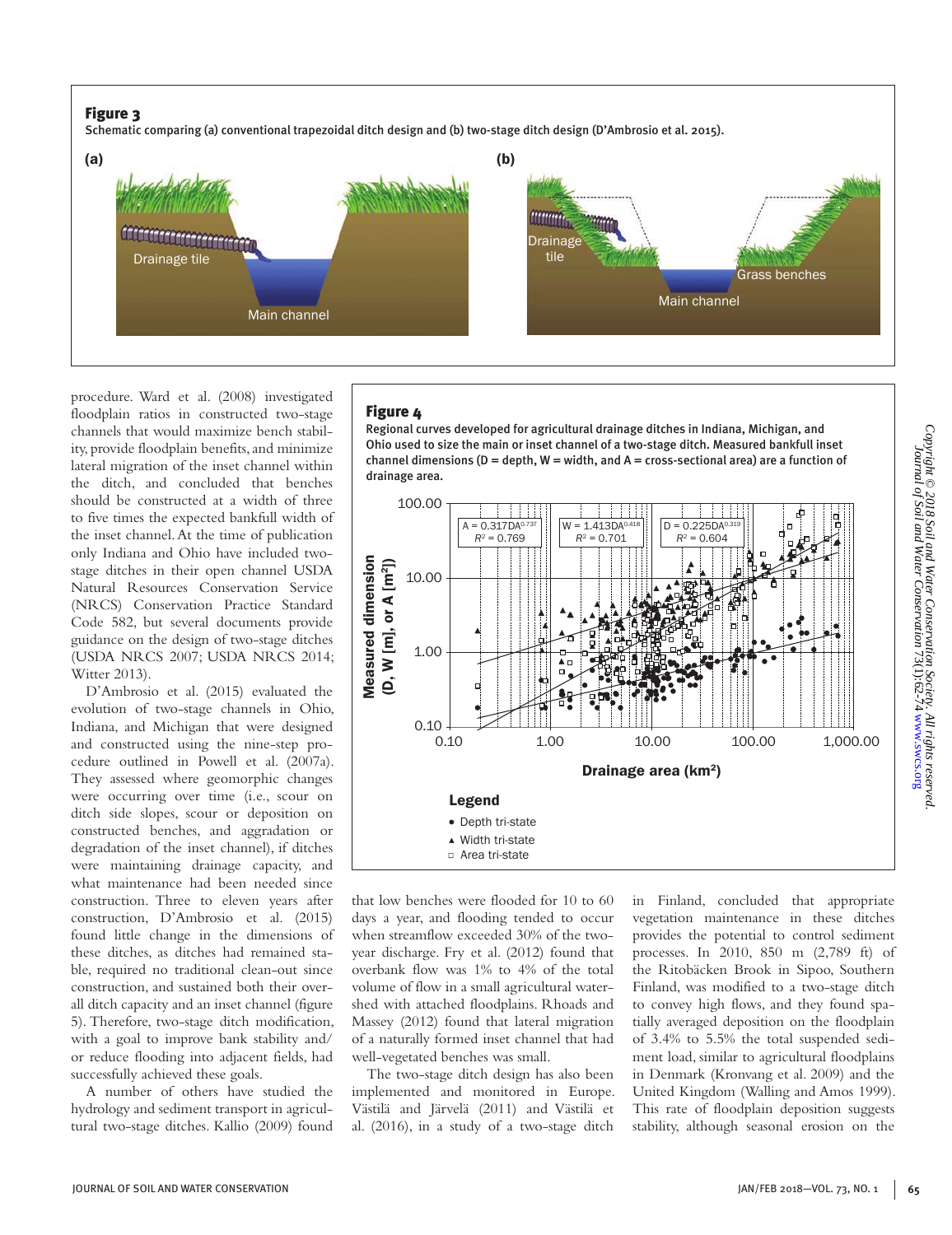# Figure 5

A constructed two-stage ditch in Hillsdale County, Michigan, requiring no clean-out of the main



flow conditions, when  $\rm NO_3$  loading was relatively low (41 kg  $d^{-1}$  [90 lb day<sup>-1</sup>]). Using a N removal simulation tool developed at The Ohio State University, they predicted that if the entire ditch was converted to a two-stage ditch, annual  $\rm NO_{3}^-N$  load would be reduced by approximately 10% from the watershed.

Estimating sediment and nutrient retention due to depositional processes that form the floodplain benches within natural two-stage ditches is a relatively new area of research. Results of a three-year study (Brooker et al. 2014) at 15 sites in Ohio and Indiana found sequestration of 50 to 150 kg  $m^{-3}$  (3 to 9 lb ft<sup>-3</sup>) of total carbon (C) and deposition of 2 to 11 kg  $\text{m}^{-3}$  (0.1 to 0.7 lb  $ft^{-3}$ ) of total N in floodplain bench sediments. While the mass of total C and N was not significantly different by site and across years, there was significant variation by the ecoregion location of sites. In a study of six sites in central Ohio, floodplain bench soil cores consisting of deposited sediments were collected and analyzed for a suite of soil physical and chemical properties that serve as indicators of ecological function (Mecklenburg and Witter 2012). Measured soil organic matter (57 to 283 g  $kg^{-1}$ ) and concentrations of total C (33 to 67 g kg–1) and N (1,082 to  $2,210$  mg kg<sup>-1</sup>) in floodplain bench soils were similar to or exceeded published ranges in forested and constructed wetlands in the region (Mitsch et al. 2012; Rokosch et al. 2009). Total P concentrations in floodplain

bench deposits ranged from 67 to 319 mg kg–1, which is higher than values reported for field soils, but less than concentrations reported for wetland ecosystems (Mitsch and Gosselink 1993). These preliminary results suggest that sediment and nutrient retention due to deposition within agricultural channels may be an important mechanism for attenuating downstream transport of these constituents.

Two-stage ditches may be used as one part of a systems approach to reduce downstream exports of sediment, N, P, and pesticides, and we suggest it is a valuable tool in helping to solve nutrient enrichment problems in the Gulf of Mexico and Great Lakes. A careful analysis should always be performed before installing a two-stage ditch to determine whether the approach is applicable to the site and priorities of land managers. For example, as stream  $NO<sub>3</sub>$  concentrations increase, denitrification in a two-stage ditch treats a greater mass of  $NO_3$ , yet the percentage reduction decays (Mulholland et al. 2008). While two-stage ditches with grassed benches might be considered as part of an integrated systems approach to mitigating sediment, nutrient, and pesticide transport, the primary objectives should be to reduce the loads reaching the ditches. We have also found that the approach can run counter to societal desires and recommend that in cases where an unmaintained ditch has established natural grassed benches and is not negatively impacting subsurface drainage, a do-nothing

floodplain is possible, similar to channel | channel six years after construction. bed erosion from the growth and die-back of aquatic vegetation (Cotton et al. 2006; Heppell et al. 2009).

*Nutrient Reduction Benefits of Two-Stage Ditches.* Nutrient removal benefits of twostage ditches depend on the frequency the benches are saturated and the ability of the benches to serve as biological treatment systems. A simulation study found that if 1% of a watershed was converted to benches within ditches, the increased storage could remove up to 20% of  $NO_3$ -N loading in the system (Kallio 2010). There is extensive research on quantifying N removal rates and sediment dynamics in several ditches in Indiana, Michigan, and Ohio (Roley et al. 2012a, 2012b; Roley et al. 2014; Davis et al. 2015). At a constructed two-stage ditch in the Tippecanoe River watershed in Indiana, monitoring began one year prior to two-stage construction in both an upstream control and a downstream treatment reach and has continued for several years postconstruction. The two-stage ditch conversion improved reach-scale N removal by increasing bioreactive surface area through the construction of the floodplain benches. In comparing the two-stage treatment reach to the upstream control reach, there was a 43% decrease in mean daily turbidity in the two-stage reach in the two-year period postconstruction. They report that the reduction in turbidity is likely a combination of reduced stream erosion and increased particle deposition on floodplain benches. The results suggest that two-stage ditches can improve water quality through  $NO<sub>3</sub>$  removal, due to greater surface area from benches, and reduce turbidity, which may correspond to a reduction in P export from these systems.

Roley et al. (2012a) reported that the main factors that influenced  $\mathrm{NO}_3^-$  removal efficiency were the organic matter content of the constructed floodplain (benches), the concentration of  $NO<sub>3</sub>$ , the length of time benches were flooded, and the size of the floodplain relative to the watershed (catchment) area. For example, in 2008 floodplain inundation was 29 days and contributed to 12% of the N removal as compared to 2009, in which floodplains were inundated for 132 days and contributed to 47% of the N removal. The two-stage ditch system comprised only 7% of the total ditch length and occupied less than 0.04% of the watershed area. Maximum NO<sub>3</sub> removal of 28% occurred during base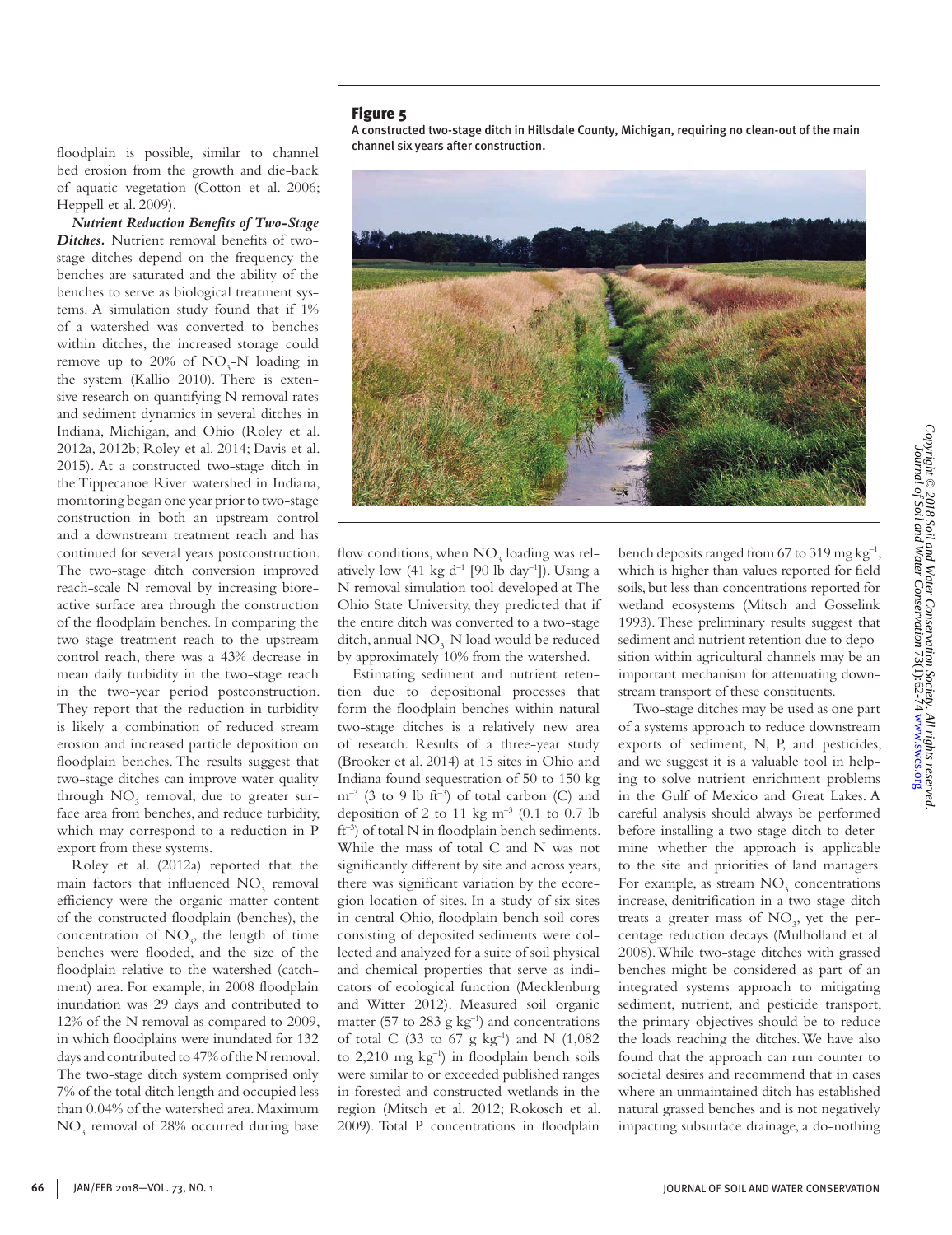approach may provide greater benefits than a perceived need to clean out the ditch.

## Wetlands (Natural Resources Conservation Service Conservation Practice Standard Codes 656, 657 Plus Other Programs)

Prior to settlement, the Upper Mississippi River Basin and Great Lakes region had extensive areas of wetlands, but most of these have been lost in agricultural regions because of extensive drainage improvements (figure 1). By the mid-1980s, wetland losses were near 90% for most of the US Corn Belt (Dahl 1990; Mitsch and Gosselink 2000). As a result, the region has considerable opportunity for wetland construction and restoration and potential for strategically positioning wetlands to intercept nutrients transported in subsurface flow. Wetlands have the potential to remove a wide variety of contaminants (Howard-Williams 1985; Nixon and Lee 1986; Kadlec and Wallace 2009; Kadlec 2012; Reddy et al. 1999, 2005) and have proven to be effective in reducing nutrient loads from agricultural drainage (Braskerud et al. 2005; Crumpton et al. 2008; Crumpton 2001, 2005; Kovacic et al. 2000; Mitsch et al. 2005a; Reddy et al. 1999). The capacity of wetlands as long-term, sustainable nutrient sinks depends upon either net storage, such as through accumulation in sediments, or upon gaseous losses, such as denitrification.

The processes governing transformation of N in wetlands are similar to those in soils and in other aquatic systems with similar biogeochemical conditions (Bowden 1987; Crumpton and Goldsborough 1998; Howard-Williams 1985; Kadlec 2012; Kadlec and Wallace 2009; Reddy and Graetz 1988). Under anaerobic conditions that are typical of wetland soils,  $NO<sub>3</sub>$  serves as a terminal electron acceptor for heterotrophic oxidation of organic C, primarily through denitrification. Wetlands have some capacity for storage of unmineralized organic N associated with soil accretion. However, denitrification is the primary mechanism for long-term, sustainable N removal in wetlands and will largely determine the effectiveness of wetlands in reducing nonpoint source N loads from agricultural landscapes.

Unlike N, wetlands reduce P loads primarily through retention, which is mainly controlled by three processes. The first of these is the sorption or release of P by wetland soils, the second is P accumulation associated with the formation of new biomass, and the third is P accumulation resulting from the accretion of new wetland soils (Reddy et al. 2005). Neither of the first two processes contributes to the capacity of wetlands for sustainable P retention. Wetlands have a finite capacity for either P sorption on existing sediments or the accumulation of P in new biomass. The capacity of wetlands for long-term, sustainable retention of P is due primarily to the accumulation of inorganic and unmineralized organic P associated with the accretion of newly formed wetland soil (Anderson et al. 2005; Mitsch et al. 2005b).

Depending on prior land use and wetland management, newly constructed or restored wetlands can initially be net exporters of P. In some cases, wetlands on former agricultural land can have relatively high levels of soil P, and with lower redox conditions, newly flooded soils can at least initially release significant amounts of P (Reddy et al. 2005). Similarly, when wetlands are allowed to go dry intermittently, the P associated with newly accreted and highly organic soils can mineralize through oxidation. When these wetlands are subsequently reflooded and lower redox conditions return, this P is more susceptible to release (Reddy et al. 1999, 2005). Iron (Fe) and aluminum (Al) content largely control the sorption and release of P in acid soils, in contrast to alkaline soils in which calcium (Ca) and magnesium (Mg) content exert significant control over the P exchange. Phosphorus retention can decrease under reducing conditions in wetland soils with the release of P from Fe complexes following reduction of Fe from  $Fe<sup>+3</sup>$  to  $Fe<sup>+2</sup>$  (Patrick et al. 1973), and under sufficiently reducing conditions, the binding of Fe by sulfides can further enhance P release (Brigham et al. 2001; Caraco et al. 1989). Under the anaerobic conditions needed for effective removal of NO<sub>3</sub> through denitrification, wetlands with high levels of calcite and exchangeable Ca are more likely to retain P due to insoluble, Ca-bound P (Bruland and Richardson 2006; Richardson 1999). However, wetlands can become P sources if sediments are remobilized (Mitsch et al. 2005b), and additional research is needed to document the longterm effectiveness of wetlands as P sinks and to understand conditions under which stored P might be released.

*Wetland Performance.* The effectiveness of nutrient load reduction in wetlands is influenced by a variety of factors including the timing and magnitude of loads, residence

times, nutrient concentrations, and the particular chemical species and form of nutrients. On a percentage basis, the nutrient reduction is greatest when residence times are longest and hydraulic loading rates are lowest. However, this is not necessarily true for mass reductions. Although percentage reductions are lower during periods with high loads and short residence times, mass reductions can be very high (i.e., a smaller fraction of a much higher mass load). In addition, both percentage reductions and mass reductions of nutrients associated with suspended sediments can be high during periods of elevated loading and short residence time.

In addition to external drivers related to patterns in nutrient and hydrologic loads, conditions within wetlands including soils, vegetation, and water temperature, can significantly affect nutrient transformation and load reduction. In general, processes responsible for P retention are less temperature dependent than those involved in the transformation and removal of  $\mathrm{NO}_3^{\vphantom{1}}$  (Kadlec and Reddy 2001). For example, potential rates of denitrification would be higher at warmer summer temperatures than during cooler periods of spring and fall. However, in the Upper Mississippi River Basin and Great Lakes region,  $\text{NO}_3$  loads are generally highest during high flow periods in late winter and spring (Crumpton et al. 2006).

The effectiveness of wetlands in reducing watershed-scale nutrient loads depends primarily on the following factors: wetlands should be placed where they intercept a considerable fraction of the watershed's nutrient loads and should have sufficient size and residence time to significantly reduce these loads. The importance of residence times and hydraulic loading rates were confirmed by a review of nutrient retention results for over 200 wetlands, primarily in North America and Europe, receiving treated wastewater or urban or agricultural runoff (Land et al. 2016). That review concluded that created and restored wetlands can significantly reduce N and P loads (~40% to 50%) and that removal efficiencies were significantly correlated with hydraulic loading rate and temperature. Crumpton et al. (2006) summarized the performance of a dozen wetlands treating nonpoint source  $\mathrm{NO}_3$  loads in Iowa (Crumpton et al. 2006; Davis et al. 1981), Illinois (Hey et al. 1994; Kovacic et al. 2000; Phipps 1997; Phipps and Crumpton 1994), and Ohio (Mitsch et al. 2005a; Zhang and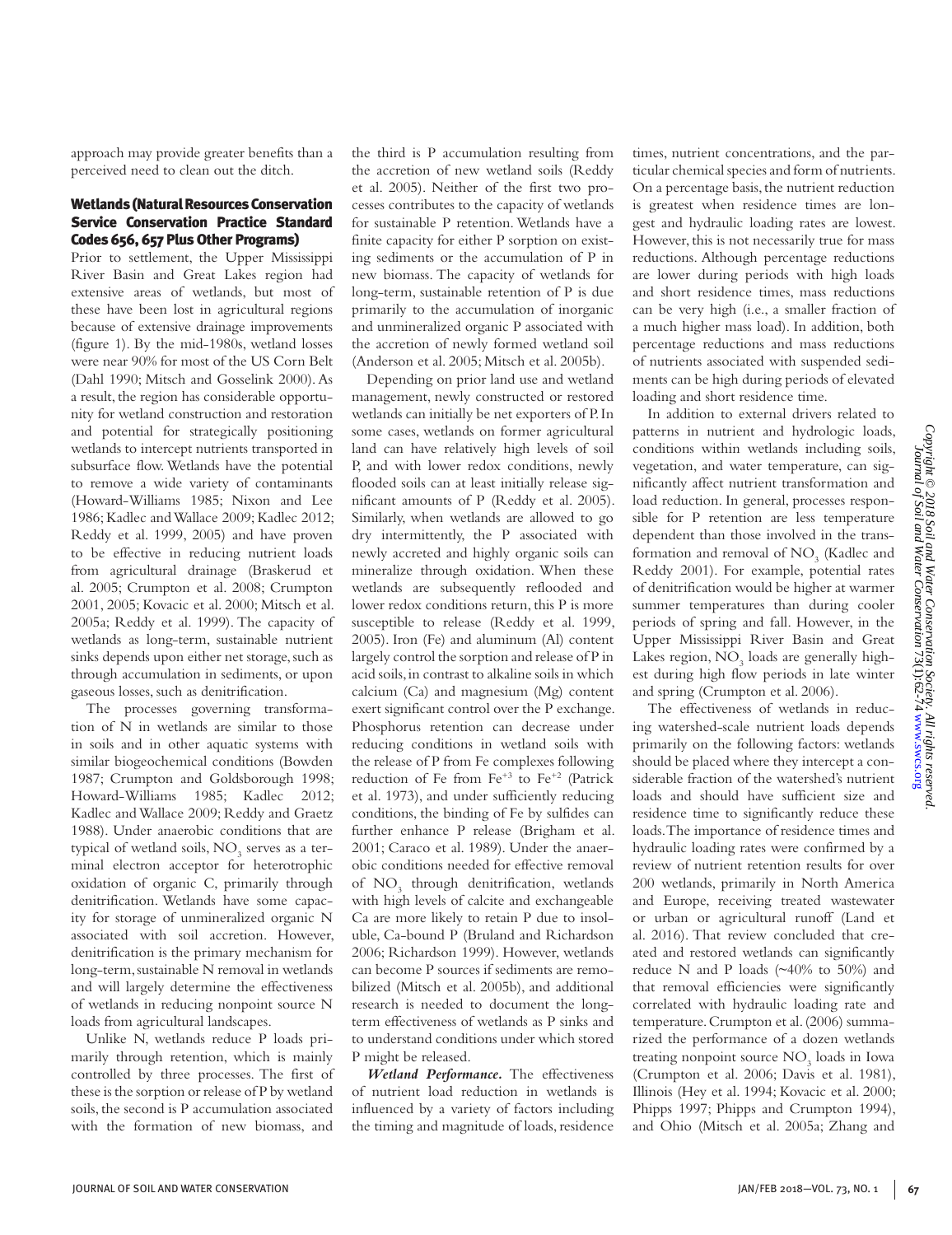Mitsch 2000, 2001, 2002, 2004). On average, these systems reduced  $NO_3$  loads by 44%, and a nonlinear function based on hydraulic loading rate explained 69% of the variability in percentage mass  $NO<sub>3</sub>$  removal, underscoring the importance of residence time and hydraulic loading rates (Crumpton et al. 2006, 2008; Dale et al. 2010).

Performance expectations for wetlands must take into account landscape position and geographic patterns of precipitation, water yields and hydraulic load,  $\mathrm{NO}_3$  loads, and temperature. Loading patterns vary considerably depending on position in the landscape and location in the Great Lakes Region, which has a gradient of land use, precipitation, and runoff. Nonpoint source loading rates to wetlands can be expected to vary by more than an order of magnitude across the region, with significant implications for the performance of individual wetlands. Combining a model of wetland  $\mathrm{NO}_3$  removal efficiency based on hydraulic loading rate with spatially explicit estimates of water yield and  $\mathrm{NO}_3$  loads across the Upper Mississippi and Ohio River basins showed considerable potential for NO<sub>3</sub> load reductions if wetlands were targeted to areas with the highest  $NO<sub>3</sub>$ concentrations and loads (Crumpton et al. 2006; Crumpton 2005).

## Best Management Practices at the Watershed Scale

It is expected that the use of nutrient management practices at all scales (in-field, edge-of-field, and beyond-the-field) will be beneficial. However, it is difficult to evaluate the effectiveness of conservation practices at the watershed scale and to relate nutrient discharges at a watershed outlet to the various practices that have been implemented within the watershed. The USDA-funded Conservation Effects Assessment Project (CEAP) sought to detect water quality improvements from conservation actions in over a dozen watersheds across the United States. This large, coordinated effort provides an excellent synthesis of approaches and challenges to assessing conservation effectiveness at the watershed scale (Osmond et al. 2012; Tomer and Locke 2011).

Lag times between conservation actions and environmental outcomes pose a challenge to monitoring the effectiveness of conservation at the watershed scale (Sharpley et al. 2009). Only three of the CEAP watersheds were able to detect water quality change with monitoring, and this took about 10 years of data collection (Osmond et al. 2012). In a global review, Meals et al. (2010) found lags between adoption of conservation and detection of measurable water quality improvements to be on the order of decades for sediment,  $NO_3$ , and P runoff. Other climatic and land management changes could mask the effects of conservation practices; for instance, in the Maumee River watershed, which covers a heavily subsurface-drained portion of northwest Ohio, water quality monitoring shows significant and unexplained trends of increasing dissolved reactive P loading to Lake Erie (Stow et al. 2015), despite greater levels of conservation implementation in the region (USDA NRCS 2016).

Because of the challenges to monitoring conservation effectiveness, watershed modeling is frequently used in combination with monitoring, and this pairing was found to be successful in CEAP (Osmond et al. 2012). For example, targeting conservation to pollutant hotspots, also called critical source areas, is a prevailing concept in watershed management (Tomer and Locke 2011; Osmond et al. 2012), but it can be difficult to know where these source areas are without an intensive monitoring effort. Modeling can aid in this determination, but models also require high quality data for inputs and calibration. Still, when watersheds lack long-term and intensive monitoring, watershed modeling is often the only mechanism for assessing conservation effectiveness at the watershed scale (Osmond et al. 2012).

Multiple watershed and water quality models have been used to address these challenges. Moriasi et al. (2012b) provide an overview of 22 manuscripts in a special issue of the *Transactions of the American Society of Agricultural and Biological Engineers*, which presented 25 hydrologic and water quality models. Their manuscript included discussion on the Soil and Water Assessment Tool (SWAT) model (Arnold et al. 1998, 2012), Agricultural Policy Environmental Extender (APEX; Williams and Izaurralde 2006; Wang et al. 2012), and DRAINMOD (Skaggs et al. 2012b), which are watershed and water quality models commonly used in subsurface-drained agricultural lands. Each of these models has somewhat different scales and applications, but is capable of representing many conservation and management actions in subsurface-drained lands. Another commonly used model is Spatially Referenced Regression On Watershed Attributes (SPARROW; Alexander et al. 2004), which is a statistical model and is quite distinct from the others as it does not represent land management as the physical and process-based models do. SPARROW has been used extensively for analysis of hotspots in the region (Tuppad et al. 2010a; David et al. 2010; Robertson and Saad 2011; Robertson and Saad 2013), but is not able to simulate most conservation practices.

A variety of in-field, edge-of-field, and in-stream conservation practices have been simulated in SWAT (Arabi et al. 2008) and APEX (Tuppad et al. 2010b). Several studies have used SWAT in subsurface-drained watersheds to simulate in-field management practices, such as the effect of rates, placement, and timing of fertilizer application (Jha et al. 2010; Kalcic et al. 2016; Muenich et al. 2016a; Gildow et al. 2016), the influence of tillage (Bosch et al. 2013; Kalcic et al. 2016), planting a cereal rye (*Secale cereale*) cover crop (Kalcic et al. 2016), and changing rotations or land use (Jha et al. 2010; Muenich et al. 2016a; Scavia et al. 2017). Vegetated filter strips are an edge-of-field practice frequently simulated in SWAT (Kalcic et al. 2015b, 2016; Muenich et al. 2016a), while practices beyond the field, such as wetlands, are occasionally included in modeling efforts (Kalcic et al. 2015b; Scavia et al. 2017).

Modeling studies can provide insight on the influence of historical management changes in a region. A recent CEAP effort that involved the application of APEX in the western Lake Erie watersheds concluded that current farm management is a substantial improvement over historical practices (USDA NRCS 2016). Others have used the SWAT model for understanding the drivers of historical nutrient loading trends (Daloglu et al. 2012). Also, several have applied SWAT to predict the impact of conservation actions on in-stream water quality, particularly for wildlife benefits (Einheuser et al. 2012; Herman et al. 2015; Keitzer et al. 2016; Muenich et al. 2016b).

An important advantage of watershed models is the ability to predict the effects of "what if" scenarios. While intensive monitoring can show water quality improvements in a given location with a given set of practices, watershed modeling enables assessments of combinations of practices at a range of temporal and spatial scales and across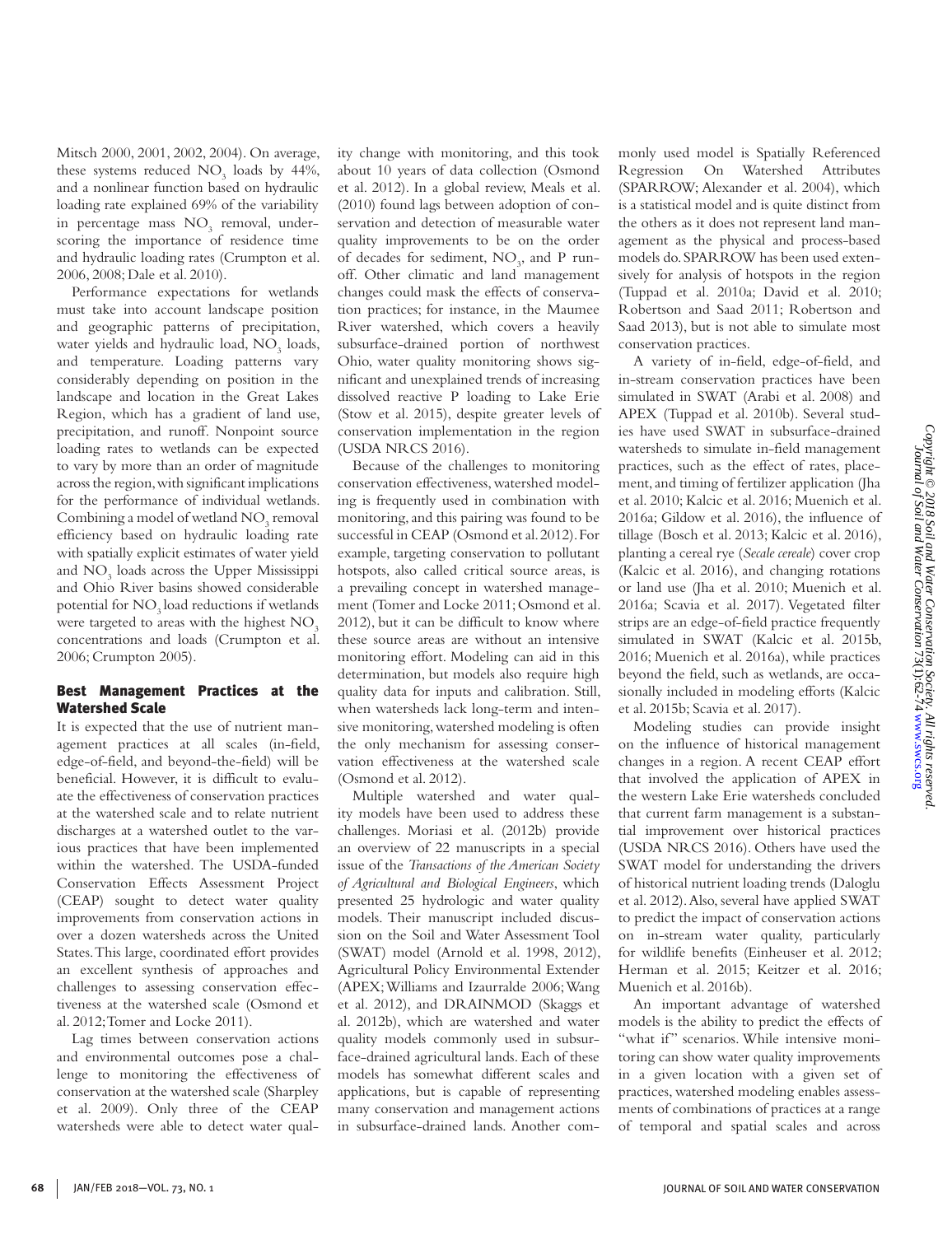Copyright © 2018 Soil and Water Conservation Society. All rights reserved<br>Journal of Soil and Water Conservation 73(1):62-74 www.swcs.org *Copyright © 2018 Soil and Water Conservation Society. All rights reserved.* Journal of Soil and Water Conservation 73(1):62-74 [www.swcs.org](http://www.swcs.org)

geographies, management regimes, and climates. In addition, models can be used with an optimization approach to choose conservation practices for water quality benefit at least cost (Gitau et al. 2004; Arabi et al. 2006; Maringanti et al. 2011; Kaini et al. 2012; Artita et al. 2013; Kalcic et al. 2015b). Others have tested targeting approaches or other predefined watershed management strategies (Jha et al. 2010; Scavia et al. 2017). There is a growing literature of climate change research using the SWAT model, and some studies have looked at conservation effectiveness under changing climates (Bosch et al. 2014; Woznicki and Nejadhashemi 2014). The testing of combinations of practices can show the effectiveness of stacked practices, revealing either synergies or diminishing returns of applying multiple conservation practices simultaneously (Kalcic et al. 2016).

*Limitations of Watershed Modeling.*  While modeling may, in many cases, be the best way to estimate conservation effectiveness at larger scales, it has limitations. For one, watershed and water quality models are complex and require significant resources and expertise to develop and maintain (Osmond et al. 2012). They are best constructed with care, perhaps iteratively over time, and through collaboration with regional stakeholders who can help the modeler understand the practices occurring across the watershed (Kalcic et al. 2016).

Not all practices can be fully represented in models, if at all. Take the SWAT model as an example, the most widely used model for simulating agricultural watersheds because of its representation of so many land management operations, including conservation practices (Arabi et al. 2008): there are currently no routines for simulating floodplain wetlands, and while there are two options for simulating headwater wetlands, one—called "wetlands"—does not currently accept flows from subsurface drainage (Kalcic et al. 2015b), and the other—referred to as "reservoirs"—only work for headwater wetlands that intercept the main channel in a subbasin. SWAT can simulate a lack of tillage, but does not represent the soil health improvements from no-tillage. Similarly, the long-term soil tilth from cover crops is not captured; newer routines, like drainage water management, are in need of validation against field-scale monitoring data; and two-stage ditches, bioreactors, saturated buffers, and many other practices are not currently represented in the

model. These areas are ripe for future modeling development and validation.

Watershed models may not accurately predict conservation effectiveness, and in some cases have been found to over-predict performance (Osmond et al. 2012). This may be because they have, to an extent, built-in conservation practice effectiveness, which may not match a given geography or practice implementation. In some cases, they simulate practices to be effective immediately, thereby ignoring the lag time between implementation and water quality improvement. This would be even more likely if existing legacy nutrient and sediment pools on land or in streams is not considered by the model. Time lags such as soil P depletion under reduced fertilization have been demonstrated in the SWAT model (Muenich et al. 2016a), but P stored in streams, rivers, and reservoirs may be more difficult to simulate. Continued efforts to validate practice effectiveness at the field and reach scales will be needed to verify if models are correct (Tomer and Locke 2011).

There are many sources of model error and uncertainty, and they can severely limit the use of models in assessing conservation effectiveness. Model prediction at gaging stations, where calibration occurs, can be fairly uncertain if there is a lack of measured data. The level of uncertainty increases into the headwaters, where there is unlikely to be data to verify model performance, and may be greatest at the field scale, where assumptions about land management practices are made. Watershed models cannot reliably predict conservation effectiveness without inclusion of correct land management data, which are often proprietary or difficult to obtain (Osmond et al. 2012). It is rare for watershed models to represent individual farm fields, so it can be difficult to relate farm management data to the model inputs, or tie model results to the field scale (Daggupati et al. 2011; Kalcic et al. 2015b; Teshager et al. 2016).

Finally, some climates and land uses are more accurately predicted than others. Fortunately for the Mississippi River Basin and Great Lakes Region, the SWAT model has shown to be robust in wetter climates (Van Liew et al. 2007), and model development has improved considerably in areas with subsurface drainage (Du et al. 2005; Moriasi et al. 2012a; Boles et al. 2015). Overall, large watersheds and ungauged watersheds may have greater uncertainty than smaller, more heavily monitored ones, and further work in smaller, well-monitored watersheds, with model validation at the field scale, can inform work at larger scales (Tomer and Locke 2011).

*Influencing Adoption of Conservation in a Watershed.* Complex agricultural settings consist of intertwined nutrient management and reduction practices at in-field, edge-offield, and beyond-the-field scales. Practices at the field scale are best understood by the farmer and have the highest likelihood of providing success and an economic benefit to the farmer. Edge-of-field practices are typically more complex, have shorter and less comprehensive knowledge bases, and have uncertain sustainability. However, they are a quick fix to reducing nutrient discharges and primarily consist of treatment strategies. Knowledge on the performance of beyond-the-field strategies is quite variable. Wetlands as treatment systems are widely used and researched, but their performance in reducing exports is complex and highly site specific. Two-stage ditches are a new practice, and knowledge on this practice is in its infancy. Another issue with two-stage ditches is that they remove additional land from agricultural production. As we move further from the field, acceptance by the farmer of any practice diminishes. Therefore, implementing conservation at the watershed level is not a simple task, and it involves cooperation of a multitude of private landowners and operators.

Most conservation practices are voluntarily adopted in the United States, and the chief policy instruments used to encourage adoption are incentive payments. In the United States, the importance of understanding farmers' attitudes towards conservation was one of the lessons learned by CEAP (Osmond et al. 2012). Social scientists and economists have sought to understand the motivations for adoption of practices throughout the world (Knowler and Bradshaw 2007; Prokopy et al. 2008; Baumgart-Getz et al. 2012). They find many different factors can influence adoption rates, depending on social and political contexts (Knowler and Bradshaw 2007). At the smaller scale, the type of practice and its compatibility with a given farm operation are important predictors of uptake (Reimer et al. 2012). Motivations also differ by farm operator and are predicted by positive environmental attitudes, access to information, land tenure,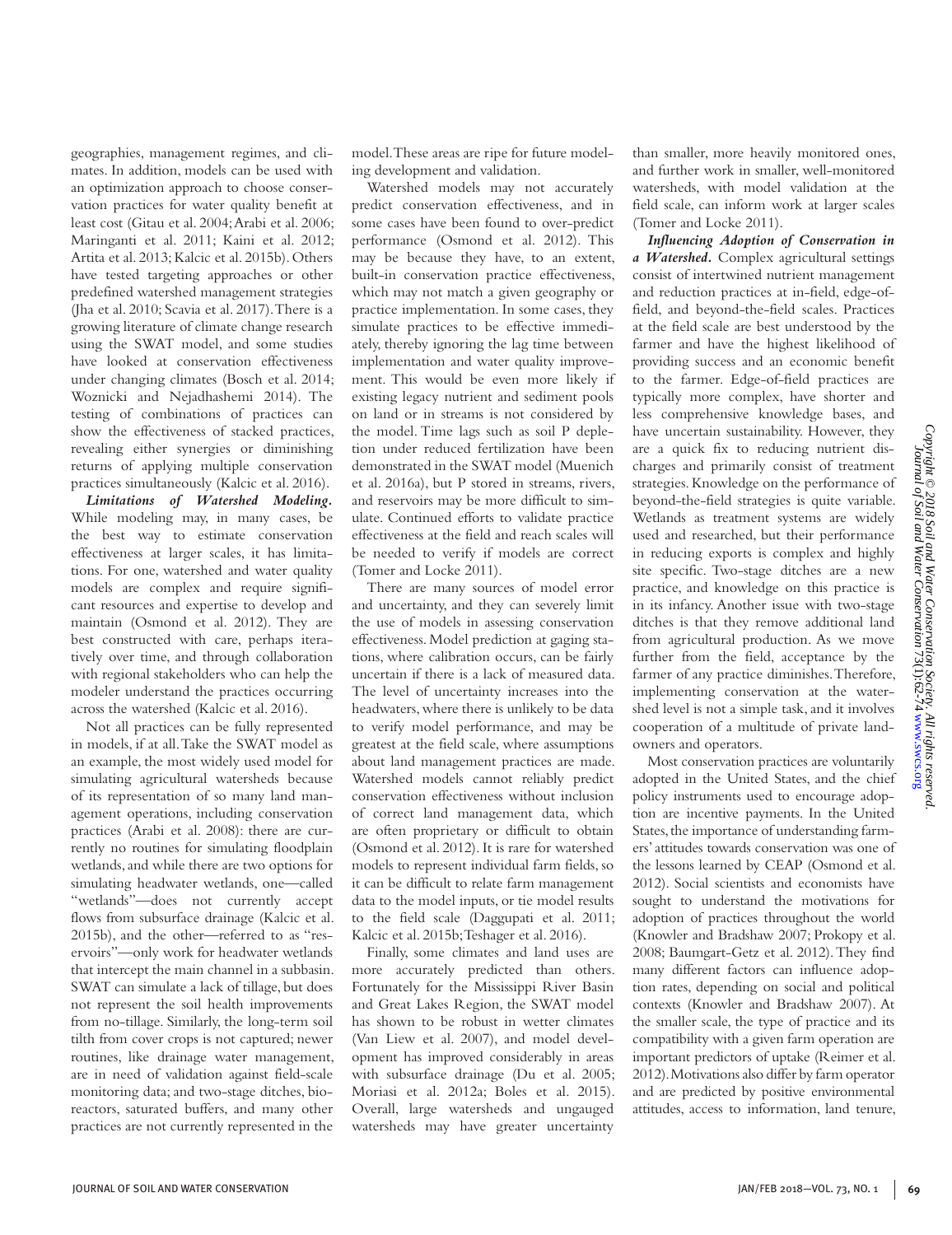and connection to networks (Prokopy et al. 2008; Baumgart-Getz et al. 2012).

Several studies on adoption have taken place in the US Midwest. Reimer et al. (2012) used qualitative methods to determine specific conservation practice factors influencing adoption in two watersheds in Indiana. In analyzing conservation tillage, cover crops, grassed waterways, and filter strips, they found that in addition to practice compatibility to farm operations, relative advantage—the perception of economic or soil health benefits—and the ability to observe benefits differed among practices and influenced rates of adoption. Valentin et al. (2004) surveyed farmers in Kansas and found in-field practices that saved nutrients increased farm profitability, while practices designed to save soil did not influence profitability. Wilson et al. (2014) found that a perception of risk to either profitability or water quality was the best predictor of farmer attitudes towards adopting a new practice in northwest Ohio and emphasized the importance of efficacy, or a belief that specific farm management changes can make a difference. Also in Ohio, Campbell et al. (2011) used a mixture of qualitative and quantitative methods to analyze the role of collaboration in driving behavior change and found that those participating in grass-roots partnerships had increased levels of adoption. In Iowa, Arbuckle's (2013a) farmer surveys found support for two alterative conservation funding approaches: proactive targeting and conservation compliance (Arbuckle 2013a, 2013b). Kalcic et al. (2014) interviewed farmers in Indiana and found that while they agreed conservation money should be targeted to areas of greatest need, they had differing perspectives on how this should be done and the role of governmental intervention.

Overall, these studies conclude that conservation adoption is complex and differs across conservation practices, the needs of individual operators, regional perspectives, and existing policy frameworks. Encouraging conservation adoption is not simply a matter of providing monetary incentives—indeed, such incentives can be counter-productive (Baumgart-Getz et al. 2012; Kalcic et al. 2014). Effective networks and channels for outreach and extension training are also critical (Baumgart-Getz et al. 2012). Conservation programs should be tailored to a region, and practices must be relevant to the needs of the land and its operator. Adoption is context-specific, and research suggests conservation programming should be flexible and focused on environmental outcomes (Reimer et al. 2014).

## Conclusions

Despite the many options for preventing nutrient and sediment loss at the field scale, the reality is that not all farmland will receive these treatments, and the only (and sometimes best) options for improving water quality will be within streams. In-stream treatment and watershed-scale approaches are an important piece of the conservation toolbox. Both wetlands and two-stage ditches have been used in this region to treat flows from subsurface-drained agricultural areas, and they show promise in capturing both N and P. In addition to wetlands and twostage ditches, in-stream approaches include using control structures, P filters, or bioreactors within ditches. However, knowledge on how to design these systems to provide a specific performance requirement is inadequate for most settings. To some extent we face this same problem with all beyond-thefield practices, partly because the complexity of the system increases as we move further away from a single source, such as a field, and a single farmer. Typically, within a state there are a few experts with sufficient knowledge to design and estimate the performance of beyond-the-field strategies, but adequate knowledge is not ubiquitous. Indeed, as some of the approaches are fairly new, site-specific knowledge is often inadequate, and our current body of literature contains mixed information that is not easy to translate into separate or bundled BMP strategies. Efforts to address these short-comings are occurring in most states, but further work is needed to assess current knowledge and prioritize knowledge gaps. As technical designs for these practices become more established, clear messaging through education and extension will be imperative to see successful implementation at the scales needed to treat water quality needs in the Mississippi River Basin and Great Lakes regions.

### Acknowledgements

The paper concept and authorship of the manuscript are associated with a Healthy Soils for Healthy Waters Initiative that was funded by a USDA National Institute of Food and Agriculture (NIFA) grant. Partial support for the manuscript development was from the US Environmental Protection Agency (USEPA)'s Great Lakes Restoration Initiative. This

work is also partially supported by the National Integrated Water Quality Program Award Number 2012-51130-20255 from the USDA National Institute of Food and Agriculture. The views expressed in this manuscript are solely those of the authors and do not reflect those of the funding agencies or any other entities. With permission from CRC Press, portions of this manuscript are summarized from Chapter 12 in the book *Environmental Hydrology 3rd Edition* (Ward et al. 2015).

## References

- Alexander, R.B., R.A. Smith, and G.E. Schwarz. 2004. Estimates of diffuse phosphorus sources in surface waters of the United States using a spatially referenced watershed model. Water Science & Technology 49(3):1-10.
- Anderson, C.J., R.W. Nairn, and W.J. Mitsch. 2005. Temporal and spatial development of surface soil conditions at two created riverine marshes. Journal of Environmental Quality 34:2072-2081.
- Arabi, M., J.R. Frankenberger, B.A. Engel, and J.G. Arnold. 2008. Representation of agricultural conservation practices with SWAT. Hydrological Processes 22(16):3042-3055.
- Arabi, M., R.S. Govindaraju, and M.M. Hantush. 2006. Costeffective allocation of watershed management practices using a genetic algorithm. Water Resources Research 42(10).
- Arbuckle, J.G. 2013a. Farmer attitudes toward proactive targeting of agricultural conservation programs. Society & Natural Resources 26(6):625-641.
- Arbuckle, J.G. 2013b. Farmer support for extending conservation compliance beyond soil erosion: Evidence from Iowa. Journal of Soil and Water Conservation 68(2):99-109, doi:10.2489/jswc.68.2.99.
- Arnold, J.G., D.N. Moriasi, P.W. Gassman, K.C. Abbaspour, M.J. White, R. Srinivasan, C. Santhi, R.D. Harmel, A. van Griensven, M.W. Van Liew, N. Kannan, and M.K. Jha. 2012. SWAT: Model use, calibration, and validation. Transactions of the American Society of Agricultural and Biological Engineers 55(4):1491-1508.
- Arnold, J.G., R. Srinivasan, R.S. Muttia, and J.R. Williams. 1998. Large area hydrologic modeling and assessment part I: Model development. Journal of the American Water Resources Association 34:73-89.
- Artita, K.S., P. Kaini, and J.W. Nicklow. 2013. Examining the possibilities: Generating alternative watershed-scale BMP designs with evolutionary algorithms. Water Resources Management 27(11):3849-3863.
- Baumgart-Getz, A., L.S. Prokopy, and K. Floress. 2012. Why farmers adopt best management practice in the United States: A meta-analysis of the adoption literature. Journal of Environmental Management 96(1):17-25.
- Birendra, K.C., B. Schultz, and K. Prasad. 2011. Water management to meet present and future food demand. Irrigation and Drainage 60:348-359.
- Birgand, F., R.W. Skaggs, G.M. Chescheir, and J.W. Gilliam. 2007. Nitrogen removal in streams of agricultural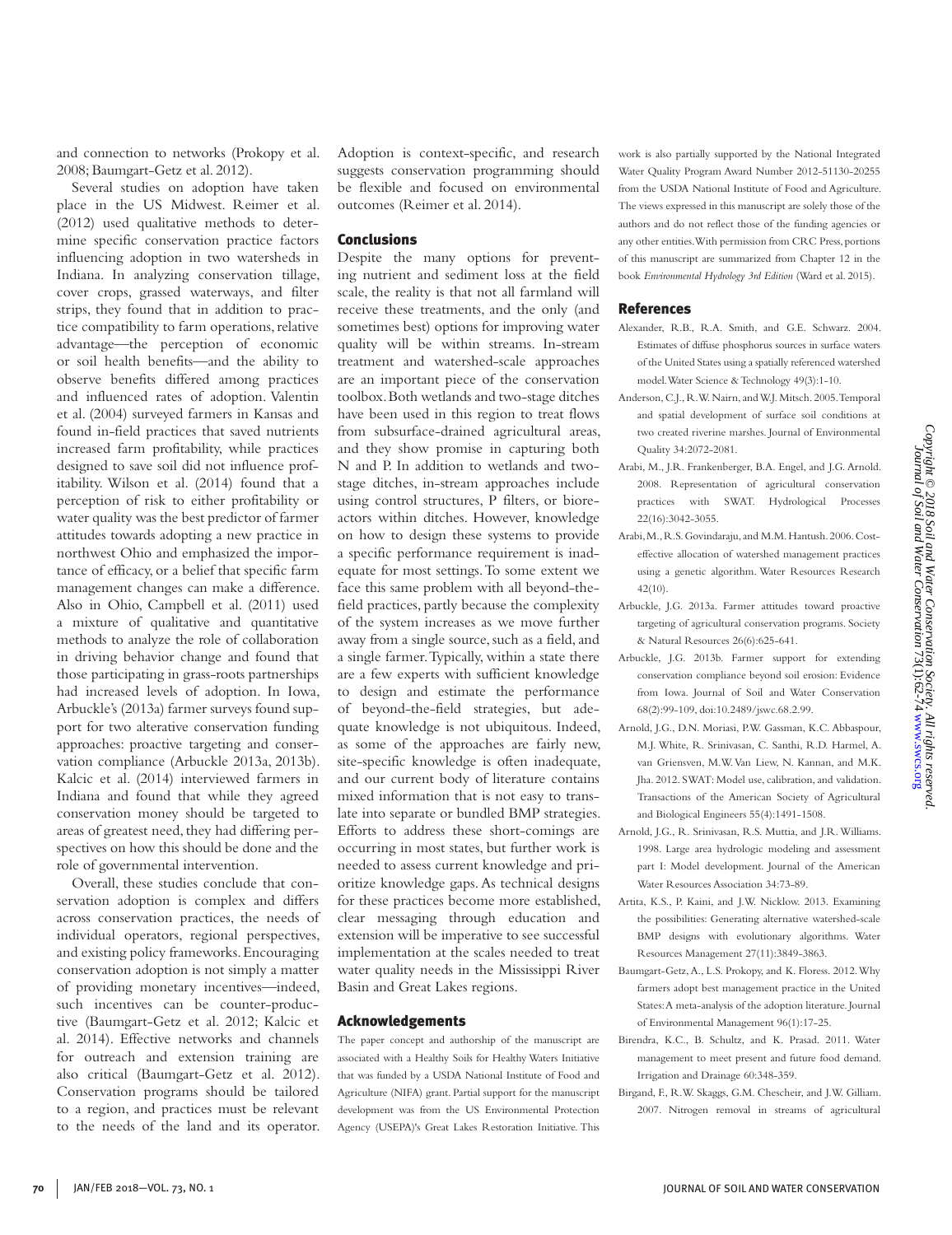catchments—A literature review. Critical Reviews in Environmental Science and Technology 37:381-487. Blann, K.L., J.L. Anderson, G.R. Sands, and B. Vondracek.

- 2009. Effects of agricultural drainage on aquatic ecosystems: A review. Critical Reviews in Environmental Science and Technology 39(11):909-1001.
- Boles, C.M., J.R. Frankenberger, and D.N. Moriasi. 2015. Tile drainage simulation in SWAT2012: Parameterization and evaluation in an Indiana watershed. Transactions of the American Society of Agricultural and Biological Engineers 58(5):1201-1203.
- Bosch, N.S., J.D. Allan, J.P. Selegean, and D. Scavia. 2013. Scenario-testing of agricultural best management practices in Lake Erie watersheds. Journal of Great Lakes Research 39(3):429-436.
- Bosch, N.S., M.A. Evans, D. Scavia, and J.D. Allan. 2014. Interacting effects of climate change and agricultural BMPs on nutrient runoff entering Lake Erie. Journal of Great Lakes Research 40(3):581-589.
- Bowden, W.B. 1987. The biogeochemistry of nitrogen in freshwater wetlands. Biogeochemistry 4:313-348.
- Braskerud, B.C., K.S. Tonderski, B. Wedding, R. Bakke, A.G. Blankenberg, B. Ulen, and J. Koskiaho. 2005. Can constructed wetlands reduce the diffuse phosphorus loads to eutrophic water in cold temperate regions? Journal of Environmental Quality 34(6):2145-2155.
- Brooker, M., J. Witter, R. Islam, and P.J. Mouser. 2014. Physical and Chemical Properties of Bench Sediments in Self-Formed Agricultural Drainage Channels. American Geophysical Union. Fall Meeting 2014. Washington, DC: American Geophysical Union.
- Bruland, G.L., and C.J. Richardson. 2006. An assessment of the phosphorus retention capacity of wetlands in the Painter Creek Watershed, Minnesota, USA: Water, Air, and Soil Pollution 171:169-184.
- Campbell, J.T., T.M. Koontz, and J.E. Bonnell. 2011. Does collaboration promote grass-roots behavior change? Farmer adoption of best management practices in two watersheds. Society & Natural Resources 24(11):1127-1141.
- Caraco, N.F., J.J. Cole, and G.E. Likens. 1989. Evidence for sulfate controlled phosphorus release from sediments of aquatic systems. Nature 341:316-318.
- Carmichael, W. 2008. World overview One-hundredtwenty-seven years of research on toxic cyanobacteria – Where do we go from here? *In* Cyanobacterial Harmful Algal Blooms: State of the Science and Research Needs (Chapter 4), ed. H.K. Hudnell, 105- 125. New York: Springer Press.
- Cotton, J.A., G. Wharton, J.A.B. Bass, C.M. Heppell, and R.S. Wotton. 2006. The effects of seasonal changes to in-stream vegetation cover on patterns of flow and accumulation of sediment. Geomorphology 77:320-334.
- Crumpton, W.G. 2001. Using wetlands for water quality improvement in agricultural watersheds: The importance of a watershed scale perspective. Water Science and Technology 44:559-564.
- Crumpton, W.G. 2005. Water quality benefits of wetland restoration: A performance-based approach. *In* The Conservation Reserve Program – Planting for the Future, eds. A.W. Allen and M.W. Vandever, 181-190. Proceedings of a National Conference, Fort Collins, Colorado, June 6-9, 2004. USGS Biological Resources Discipline, Scientific Investigations Report 2005-5145. Washington, DC: US Geological Survey.
- Crumpton, W.G., and L.G. Goldsborough. 1998. Nitrogen transformation and fate in prairie wetlands. Great Plains Research 8:57-72.
- Crumpton, W.G., D. Kovacic, D. Hey, and J. Kostel. 2008. Potential of wetlands to reduce agricultural nutrient export to water resources in the Corn Belt, 29-42. *In* Gulf Hypoxia and Local Water Quality Concerns Workshop, American Society of Agricultural and Biological Engineers Publication #913C0308. Ames, IA: American Society of Agricultural and Biological Engineers.
- Crumpton, W.G., G.A. Stenback, B.A. Miller, and M.J. Helmers. 2006. Potential benefits of wetland filters for tile drainage systems: Impact on nitrate loads to Mississippi River subbasins. USDA Cooperative State Research, Education, and Extension Service (CSREES) project completion report. Washington, DC: USDA Cooperative State Research, Education, and Extension Service.
- Daggupati, P., K.R. Douglas-Mankin, A.Y. Sheshukov, P.L. Barnes, and D.L. Devlin. 2011. Field-level targeting using SWAT: Mapping output from HRUs to fields and assessing limitations of GIS input data. Transactions of the American Society of Agricultural and Biological Engineers 54(2):501-514.
- Dahl, T.E. 1990. Wetlands losses in the United States, 1780's to 1980's. Report to the Congress. Washington, DC: US Department of the Interior, Fish and Wildlife Service.
- Dale, V.H., C. Kling, J.L. Meyer, J. Sanders, H. Stallworth, T. Armitage, D. Wangsness, T.S. Bianchi, A. Blumberg, W. Boynton, D.J. Conley, W. Crumpton, M.B. David, D. Gilbert, R.W. Howarth, R. Lowrance, K. Mankin, J. Opaluch, H. Paerl, K. Reckhow, A.N. Sharpley, T.W. Simpson, C. Snyder, and D. Wright. 2010. Hypoxia in the Northern Gulf of Mexico. New York: Springer.
- Daloglu, I., K.H. Cho, and D. Scavia. 2012. Evaluating causes of trends in long-term dissolved reactive phosphorus loads to Lake Erie. Environmental Science & Technology 46(19):10660-10666.
- D'Ambrosio, J.L., A.D. Ward, and J.D. Witter. 2015. Evaluating geomorphic change in constructed two-stage ditches. Journal of the American Water Resources Association 51(4):910-922.
- Daniels, R.B. 1960. Entrenchment of the Willow Drainage Ditch, Harrison County, Iowa. American Journal of Science American Journal of Science 258(3):161-176.
- David, M.B., L.E. Drinkwater, and G.F. McIsaac. 2010. Sources of nitrate yields in the Mississippi River Basin. Journal of Environmental Quality 39(5):1657-1667.
- Davis, C.B., J.L. Baker, A.G. van der Valk, and C.E. Beer. 1981. Prairie pothole marshes as traps for nitrogen and

phosphorus in agricultural runoff, 152-163. *In* Selected Proceedings of the Midwest Conference on Wetland Values and Management, ed. B. Richardson, June 17-19, 1981. St. Paul, MN: The Freshwater Society.

- Davis, R.T., J.L. Tank, U.H. Mahl, S.G. Winikoff, and S.S. Roley. 2015. The influence of two-stage ditches with constructed floodplains on water column nutrients and sediments in agricultural streams. Journal of the American Water Resources Association 51(4):941:955, doi:10.1111/1752-1688.12341.
- Diaz, R.J., and R. Rosenberg. 2008. Spreading dead zones and consequences for marine ecosystems. Science 321(5891):926-929.
- Du, B., J.G. Arnold, A. Saleh, and D.B. Jaynes. 2005. Development and application of SWAT to landscapes with tiles and potholes. Transactions of the American Society of Agricultural Engineers 48(3):1121-1133.
- Einheuser, M.D., A.P. Nejadhashemi, S.P. Sowa, L. Wang, Y.A. Hamaamin, and S.A. Woznicki. 2012. Modeling the effects of conservation practices on stream health. Science of the Total Environment 435-436 (16):380-391.
- Emerson, J.W. 1971. Channelization: A case study. Science 173(3994):325-326.
- Evans, R.O., K.L. Bass, M.R. Burchell, R.D. Hinson, R. Johnson, and M. Doxey. 2007. Management alternatives to enhance water quality and ecological function of channelized streams and drainage canals. Journal of Soil and Water Conservation 62(4):308-320.
- Frothingham, K.M., B.L. Rhoads, and E.E. Herricks. 2002. A multiscale conceptual framework for integrated ecogeomorphological research to support. Environmental Management 29(1):16-33.
- Fry, B.E., A. Ward, and K.W. King. 2012. The frequency of channel-forming discharges in a tributary of Upper Big Walnut Creek, Ohio. Journal of Soil and Water Conservation 67(3):173-182, doi:10.2489/ jswc.67.3.173.
- Gildow, M., N. Aloysius, J. Martin, and S. Gebremariam. 2016. Fertilizer placement and application timing as strategies to reduce phosphorus loading to Lake Erie. Journal of Great Lakes Research 42(6):1281-1288.
- Gitau, M.W., T.L. Veith, and W.J. Gburek. 2004. Farm-level optimization of BMP placement for cost-effective pollution reduction. Transactions of the American Society of Agricultural Engineers 47(6):1923-1931.
- Goolsby, D.A., W.A. Battaglin, B.T. Aulenbach, and R.P. Hooper. 2001. Nitrogen input to the Gulf of Mexico. Journal of Environmental Quality 30:329-336.
- Heppell, C.M., G. Wharton, J.A.C. Cotton, J.A.B. Bass, and S.E. Roberts. 2009. Sediment storage in the shallow hyporheic of lowland vegetated river reaches. Hydrological Processes 23(15):2239-2251.
- Herman, M.R., A.P. Nejadhashemi, F. Daneshvar, D.M. Ross, S.A. Woznicki, Z. Zhang, and A.H. Esfahanian. 2015. Optimization of conservation practice implementation strategies in the context of stream health. Ecological Engineering 84:1-12.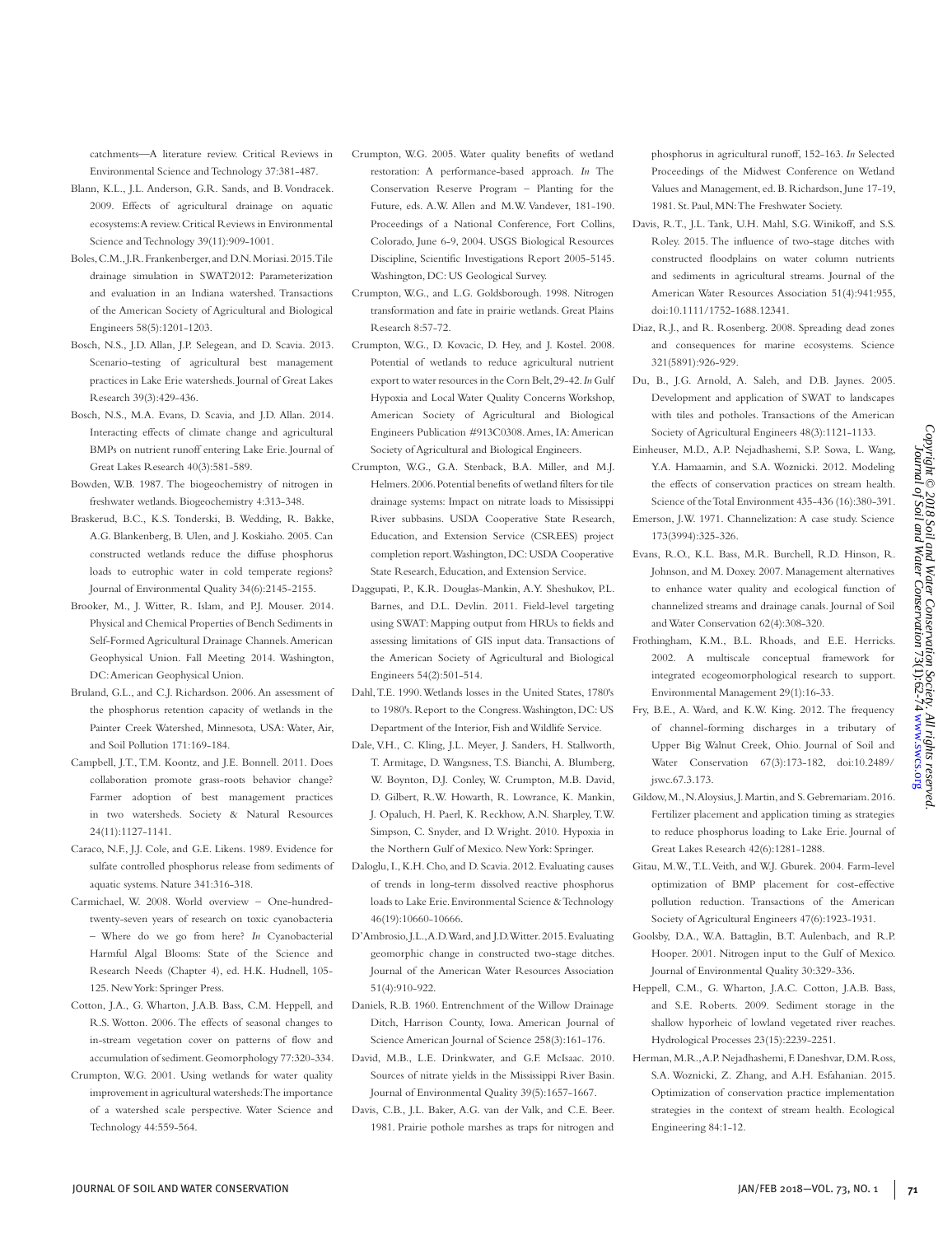- Hey, D.L., A.L. Kenimer, and K.R. Barrett. 1994. Water quality improvement by four experimental wetlands. Ecological Engineering 3(4):381-397.
- Howard-Williams, C. 1985. Cycling and retention of nitrogen and phosphorus in wetlands: A theoretical and applied perspective. Freshwater Biology 15:391-431.
- Jayakaran, A., D. Mecklenburg, A.D. Ward, L.C. Brown, and A. Weekes. 2005. Formation of Fluvial Benches in headwater Channels in the Midwestern Region of the USA. International Agricultural Engineering Journal 14(4):193-208.
- Jayakaran, A.D., D.E. Mecklenburg, J.D. Witter, A.D. Ward, and G.E. Powell. 2010. Fluvial processes in agricultural ditches in the North Central Region of the United States and implications for their management. *In*  Agricultural Drainage Ditches: Mitigation Wetlands for the 21st Century, eds. Matthew T. Moore and Robert Kröger, 195-222.
- Jayakaran, A.D., and A.D. Ward. 2007. Geometry of inset channels and the sediment composition of fluvial benches in agricultural drainage systems in Ohio. Journal of Soil and Water Conservation 62(4):296-307.
- Jha, M.K., C.F. Wolter, K.E. Schilling, and P.W. Gassman. 2010. Assessment of total maximum daily load implementation strategies for nitrate impairment of the Raccoon River, Iowa. Journal of Environmental Quality 39(4):1317-1327.
- Jungblut, A.D., S.J. Hoeger, D. Mountfort, B.C. Hitzfeld, D.R. Dietrich, and B.A. Neilan. 2006. Characterization of microcystin production in an Antarctic cyanobacterial mat community. Toxicon 47(3):271-278.
- Kadlec, R.H. 2012. Constructed marshes for nitrate removal. Critical Reviews in Environmental Science and Technology 42(9):934-1005.
- Kadlec, R.H., and K.R. Reddy. 2001. Temperature effects in treatment wetlands. Water Environment Research 73:543-557.
- Kadlec, R.H., and S.D. Wallace. 2009. Treatment Wetlands, 2nd edition. Boca Raton, FL: CRC Press.
- Kaini, P., K. Artita, and, J.W. Nicklow. 2012. Optimizing structural best management practices using SWAT and genetic algorithm to improve water quality goals. Water Resources Management 26(7):1827-1845.
- Kalcic, M.M., I. Chaubey, and J. Frankenberger. 2015a. Defining Soil and Water Assessment Tool (SWAT) hydrologic response units (HRUs) by field boundaries. International Journal of Agricultural and Biological Engineering 8(3):69-80.
- Kalcic, M.M., J. Frankenberger, and I. Chaubey. 2015b. Spatial optimization of six conservation practices using SWAT in tile-drained agricultural watersheds. Journal of the American Water Resources Association 51(4):956-972.
- Kalcic, M.M., C. Kirchhoff, N. Bosch, R.L. Muenich, M. Murray, J. Griffith Gardner, and D. Scavia. 2016. Engaging stakeholders to define feasible and desirable agricultural conservation in Western Lake Erie

Watersheds. Environmental Science & Technology 50(15):8135-8145.

- Kalcic, M., L. Prokopy, J. Frankenberger, and I. Chaubey. 2014. An in-depth examination of farmers' perceptions of targeting conservation practices. Environmental Management 54(4):795-813.
- Kallio, R.M. 2010. Evaluation of Channel Evolution and Extreme Event Routing for Two-Stage Ditches in a Tri-State Region of the USA. Master's thesis, The Ohio State University.
- Kallio, S.E. 2009. Determining the Bankfull Discharge Exceedance Potential of Agricultural Ditches in Ohio. Master's thesis, The Ohio State University.
- Keitzer, S.C., S.A. Ludsin, S.P. Sowa, G. Annis, J.G. Arnold, P. Daggupati, A.M. Froehlich, M.E. Herbert, M.V.V. Johnson, A.M. Sasson, H. Yen, M.J. White, and C.A. Rewa. 2016. Thinking outside of the lake: Can controls on nutrient inputs into Lake Erie benefit stream conservation in its watershed? Journal of Great Lakes Research 42(6):1322-1331.
- King, K.W., M.R. Williams, and N.R. Fausey. 2015. Contributions of systematic tile drainage to watershed scale phosphorus transport. Journal of Environmental Quality 44:486-494.
- Kleinman, P.J.A., A.L. Allen, B.A. Needelman, A.N. Sharpley, P.A. Vadas, L.S. Saporito, G.J. Folmar, and R.B. Bryant. 2007. Dynamics of phosphorus transfers from heavily manured coastal plain soils to drainage ditches. Journal of Soil and Water Conservation 62(4):225-235.
- Knowler, D., and B. Bradshaw. 2007. Farmers' adoption of conservation agriculture: A review and synthesis of recent research. Food Policy 32(1):25-48.
- Kovacic, D.A., M.B. David, L.E. Gentry, K.M. Starks, and R.A. Cooke. 2000. Effectiveness of constructed wetlands in reducing nitrogen and phosphorus export from agricultural tile drainage. Journal of Environmental Quality 29:1262-1274.
- Kronvang, B., C.C. Hoffmann, and R. Dorge. 2009. Sediment deposition and net phosphorus retention in a hydraulically restored lowland river floodplain in Denmark: Combining field and laboratory experiments. Marine and Freshwater Research 60(7):638-646.
- Kuhnle, R., S.A. Simon, and R. Binger. 1999. Dominant discharge of the incised channels of Goodwin Creek. *In*  Proceedings of the American Society of Civil Engineers (ASCE) Water Resources Engineering Conference. Reston, VA: American Society of Civil Engineers.
- Land, M., W. Garneli, A. Grimvall, A.C. Hoffmann, W.J. Mitsch, K.S. Tonderski, and J.T.A. Verhoeven. 2016. How effective are created or restored wetlands for nitrogen and phosphorus removal? A systematic review. Environmental Evidence 5:9.
- Landwehr, K.D., and B.L. Rhoads. 2003. Depositional response of a headwater stream to channelization. River Research and Applications 19:77-100.
- Maccoux, M.J., A. Dove, S.M. Backus, and D.M. Dolan. 2016. Total and soluble reactive phosphorus loadings

to Lake Erie: A detailed accounting by year, basin, country, and tributary. Journal of Great Lakes Research 42(6):1151-65.

- Magner, J., B. Hansen, T. Sundby, G. Kramer, B. Wilson, and J. Nieber. 2012. Channel evolution of Des Moines Lobe till drainage ditches in southern Minnesota (USA). Environmental Earth Sciences 67(8):2359-2369.
- Maringanti, C., I. Chaubey, M. Arabi, and B. Engel. 2011. Application of a multi-objective optimization method to provide least cost alternatives for NPS pollution control. Environmental Management 48(3):448-461.
- Meals, D.W., S.A. Dressing, and T.E. Davenport. 2010. Lag time in water quality response to best management practices: A review. Journal of Environmental Quality 39(1):85-96.
- Mecklenburg, D., and J. Witter. 2012. Self-Forming Stream Design: Stream Restoration by Ecological Succession and Channel Evolution. 4th International Ecosummit: Ecological Sustainability – Restoring the Planet's Ecosystem Services. Columbus, OH: Global Soil Biodiversity Initiative.
- Michalak, A.M., E.J. Anderson, D. Beletsky, S. Boland, N.S. Bosch, T.B. Bridgeman, J.D. Chaffin, K. Cho, R. Confesor, I. Daloğlu, and J.V. DePinto. 2013. Recordsetting algal bloom in Lake Erie caused by agricultural and meteorological trends consistent with expected future conditions. Proceedings of the National Academy of Sciences 110(16):6448-6452.
- Mitsch, W.J., J.W. Day, L. Zhang, and R.R. Lane. 2005a. Nitrate-nitrogen retention in wetlands in the Mississippi River basin. Ecological Engineering 24:267-278.
- Mitsch, W.J., and J.G. Gosselink. 1993. Wetlands. New York: Van Nostrand Reinhold.
- Mitsch, W.J., and J.G. Gosselink. 2000. Wetlands. New York: John Wiley and Sons Inc.
- Mitsch, W.J., L. Zhang, C.J. Anderson, A.E. Altor, and M.E. Hernandez. 2005b. Creating riverine wetlands— Ecological succession, nutrient retention, and pulsing effects. Ecological Engineering 25:510-527.
- Mitsch, W.J., L. Zhang, K.C. Stefanik, A.M. Nahlik, C.J. Anderson, B. Bernal, M. Hernandez, and K. Song. 2012. Creating wetlands: Primary succession, water quality changes, and self-design over 15 years. BioScience 62(3):237-250.
- Moriasi, D.N., C.G. Rossi, J.G. Arnold, and M.D. Tomer. 2012a. Evaluating hydrology of the Soil and Water Assessment Tool (SWAT) with new tile drain equations. Journal of Soil and Water Conservation 67(6):513-524, doi:10.2489/jswc.67.6.513.
- Moriasi, D.N., B.N. Wilson, K.R. Douglas-Mankin, J.G. Arnold, and P.H. Gowda. 2012b. Hydrologic and water quality models: Use, calibration, and validation. Transactions of the American Society of Agricultural and Biological Engineers 55(4):1241-1247.
- Muenich, R.L., I. Chaubey, and M. Pyron. 2016a. Evaluating potential water quality drivers of a fish regime shift in the Wabash River using the SWAT model. Ecological Modelling 340:116-125.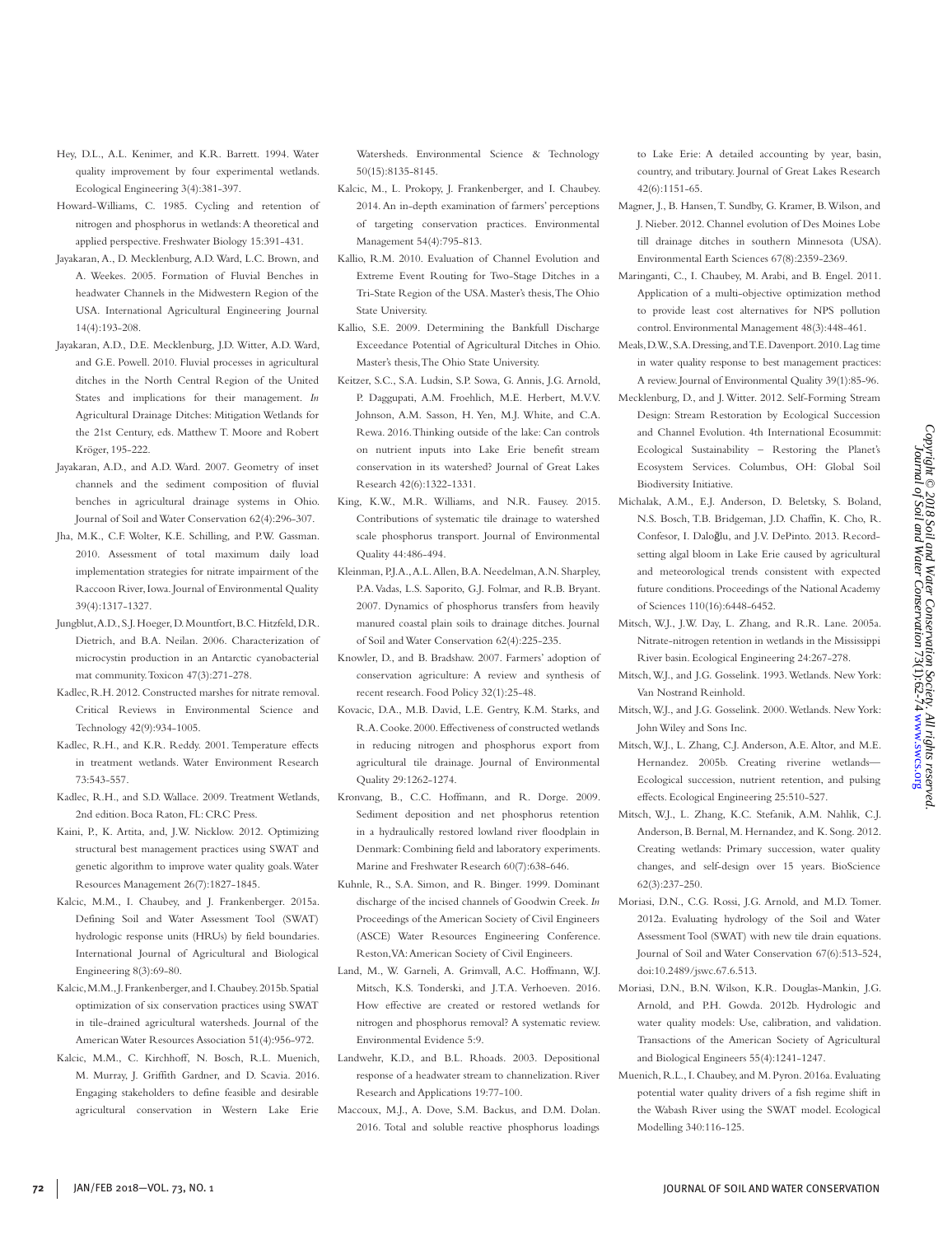*Copyright © 2018 Soil and Water Conservation Society. All rights reserved.*

1 Society.<br>(1):62-74

. All rights reserved.<br>4 www.swcs.org

- Muenich, R.L., M. Kalcic, and D. Scavia. 2016b. Evaluating the impact of legacy P and agricultural conservation practices on nutrient loads from the Maumee River watershed. Environmental Science & Technology 50(15):8146-8154.
- Mulholland, P.J., A.M. Helton, G.C. Poole, R.O. Hall, S.K. Hamilton, B.J. Peterson, J.L. Tank, L.R. Ashkenas, L.W. Cooper, C.N. Dahm, and W.K. Dodds. 2008. Stream denitrification across biomes and its response to anthropogenic nitrate loading. Nature 452:202-246.
- Nanson, G.C., and J.C. Croke. 1992. A genetic classification of floodplains. Geomorphology 4(6):459-486.
- Needelman, B.A., P.J.A. Kleinman, J.S. Strock, and A.L. Allen. 2007. Improved management of agricultural drainage ditches for water quality protection: An overview. Journal of Soil and Water Conservation 62(4):171-178.
- Nixon, S.W., and V. Lee. 1986. Wetlands and water quality: A regional review of recent research in the United States on the role of freshwater and saltwater wetlands as sources, sinks, and transformers of nitrogen, phosphorus, and various heavy metals. Technical Report Y-86-2. Vicksburg, MS: Army Corp of Engineers.
- NRC (National Research Council). 2008. Mississippi River Water Quality and the Clean Water Act. Washington, DC: National Academy Press.
- Nunnally, N.R. 1978. Improving channel efficiency without sacrificing fish and wildlife habitat, the case for stream restoration. *In* Strategies for Protection and Management of Floodplain Wetlands and Other Riparian Ecosystems: Proceedings of the Symposium, Callaway Gardens, Georgia, Symposium General Technical Report WO-12. Washington, DC: USDA Forest Service.
- Osmond, D., D. Meals, D. Hoag, M. Arabi, A. Luloff, G. Jennings, M. McFarland, J. Spooner, A. Sharpley, and D. Line. 2012. Improving conservation practices programming to protect water quality in agricultural watersheds: Lessons learned from the National Institute of Food and Agriculture-Conservation Effects Assessment Project. Journal of Soil and Water Conservation 67(5):122A-127A, doi:10.2489/jswc.67.5.122A.
- Pappas, E.A., and D.R. Smith. 2007. Effects of dredging an agricultural drainage ditch on water column herbicide concentration, as predicted by fluvarium techniques. Journal of Soil and Water Conservation 62(4):262-268.
- Patrick Jr., W.H., S. Gotoh, and B.G. Williams. 1973. Strengite dissolution in flooded soils and sediments. Science 179:564-565.
- Pavelis, G.A. 1987. Economic survey of farm drainage. *In*  Farm Drainage in the United States: History, Status and Prospects, ed. G.A. Pavelis, 110-136. Washington, DC: USDA Economic Research Service.
- Phipps, R.G. 1997. Nitrate Removal Capacity of Constructed Wetlands. PhD dissertation, Iowa State University.
- Phipps, R.G., and W.G. Crumpton. 1994. Factors affecting nitrogen loss in experimental wetlands with different hydrologic loads. Ecological Engineering 3:399-408.
- Powell, G.E. 2006. Examination, Application, and Evaluation of Geomorphic Principles and Resulting Water Quality in Midwest Agricultural Streams and Rivers. 2006. PhD dissertation, The Ohio State University.
- Powell, K.L., and V. Bouchard. 2010. Is denitrification enhanced by the development of natural fluvial morphology in agricultural headwater ditches? Journal of the North American Benthological Society 29(2):761-772.
- Powell, G.E., D. Mecklenburg, and A.D. Ward. 2006. Evaluating channel-forming discharges: A study of large rivers in Ohio. Transactions of the American Society of Agricultural and Biological Engineering 49(1):35-46.
- Powell, G.E., A.D. Ward, D.E. Mecklenburg, and A.D. Jayakaran. 2007a. Two-stage channel systems: Part 1, a practical approach for sizing agricultural ditches. Journal of Soil and Water Conservation 62(4):277-286.
- Powell, G.E., A.D. Ward, D.E. Mecklenburg, J. Draper, and W. Word. 2007b. Two-stage channel systems: Part 2, case studies. Journal of Soil and Water Conservation 62(4):287-296.
- Prokopy, L.S., K. Floress, D. Klotthor-Weinkauf, and A. Baumgart-Getz. 2008. Determinants of agricultural best management practice adoption: Evidence from the literature. Journal of Soil and Water Conservation 63(5):300-311, doi:10.2489/jswc.63.5.300.
- Rabalais, N.N., R.J. Diaz, L.A. Levin, R.E. Turner, D. Gilbert, and J. Zhang. 2010. Dynamics and distribution of natural and human-caused hypoxia. Biogeosciences 7(2):585-619.
- Reddy, K.R., and D.A. Graetz. 1988. Carbon and nitrogen dynamics in wetland soils. *In* The Ecology and Management of Wetlands, eds. D.D. Hook, H.K. Smith, and W.H. McKee, 307-318. Portland, OR: Timber Press.
- Reddy, K.R., R.H. Kadlec, E. Flag, and P.M. Gale. 1999. Phosphorus retention in streams and wetlands: A review. Critical Reviews in Environmental Science and Technology 29:83-146.
- Reddy, K.R., R.G. Wetzel, and R.H. Kadlec. 2005. Biogeochemistry of phosphorus in wetlands. *In*  Phosphorus: Agriculture and the Environment, 263-316. Agronomy Monograph No. 46. Madison, WI: American Society of Agronomy, Crop Science Society of America, and Soil Science Society of America.
- Reimer, A., A. Thompson, L.S. Prokopy, J.G. Arbuckle, K. Genskow, D. Jackson-Smith, G. Lynne, L. McCann, L.W. Morton, and P. Nowak. 2014. People, place, behavior, and context: A research agenda for expanding our understanding of what motivates farmers' conservation behaviors. Journal of Soil and Water Conservation 69(2):57A-61A, doi:10.2489/jswc.69.2.57A.
- Reimer, A.P., D.K. Weinkauf, and L.S. Prokopy. 2012. The influence of perceptions of practice characteristics: An examination of agricultural best management practice adoption in two Indiana watersheds. Journal of Rural Studies 28(1):118-128.
- Rhoads, B.L., and K.D. Massey. 2012. Flow structure and channel change in a sinuous grass-lined stream within an agricultural drainage ditch: Implications for ditch stability and aquatic habitat. River Research and Applications 28(1):39-52.
- Rhoads, B.L., D. Wilson, M.A. Urban, and E.E. Herricks. 1999. Interaction between scientists and nonscientists in community-based watershed management: Emergence of the concept of stream naturalization. Environmental Management 24(3):297-308.
- Richardson, C.J. 1999. The role of wetlands in storage, release, and cycling of phosphorus on the landscape—A 25-year retrospective. *In* Phosphorus Biogeochemistry in Sub-Tropical Ecosystems, ed. K.R. Reddy. Boca Raton, FL: CRS Press/Lewis Publishers.
- Ritter, D.F. 1979. The effects of channelization on a highenergy river. Environmental Geology 3:29-38.
- Ritzema, H.P., H.J. Nijland, and F.W. Croon. 2006. Subsurface drainage practices: From manual installation to largescale implementation. Agricultural Water Management 86:60-71.
- Robertson, D.M., and D.A. Saad. 2011. Nutrient inputs to the laurentian great lakes by source and watershed estimated using SPARROW watershed models. Journal of the American Water Resources Association 47(5):1011-1033.
- Robertson, D.M., and D.A. Saad. 2013. SPARROW models used to understand nutrient sources in the Mississippi/ Atchafalaya River Basin. Journal of Environmental Quality 42(5):1422-1440.
- Rokosch, A.E., V. Bouchard, S. Fennessy, and R. Dick. 2009. The use of soil parameters as indicators of quality in forested depressional wetlands. Wetlands 29:666-677.
- Roley, S.S., J.L. Tank, N.A. Griffiths, R.O. Hall, and R.T. Davis. 2014. The influence of floodplain restoration on whole-stream metabolism in an agricultural stream: Insights from a 5-year continuous data set. Freshwater Science 33:1043-1059, doi:10.1086/677767.
- Roley, S.S., J.L. Tank, M.L. Stephen, L.T. Johnson, J.J. Beaulieu, and J.D. Witter. 2012a. Floodplain restoration enhances denitrification and reach-scale nitrogen removal in an agricultural stream. Ecological Applications 22:281-297.
- Roley, S.S., J.L. Tank, and M.A. Williams. 2012b. Hydrologic connectivity increases denitrification in the hyporheic zone and restored floodplains of an agricultural stream. Journal of Geophysical Research 117.
- Royer, T.V., M.B. David, and L.E. Gentry. 2006. Timing of riverine export of nitrate and phosphorus from agricultural watersheds in Illinois: Implications for reducing nutrient loading to the Mississippi River. Environmental Science & Technology 40:4126-4131.
- Scavia, D., J.V. DePinto, and I. Bertani. 2016. A multimodel approach to evaluating target phosphorus loads for Lake Erie. Journal of Great Lakes Research 42(6):1139-50.
- Scavia, D., M.M. Kalcic, R.L. Muenich, J. Read, N. Aloysius, I. Bertani, C. Boles, R. Confesor, J. DePinto, M. Gildow,